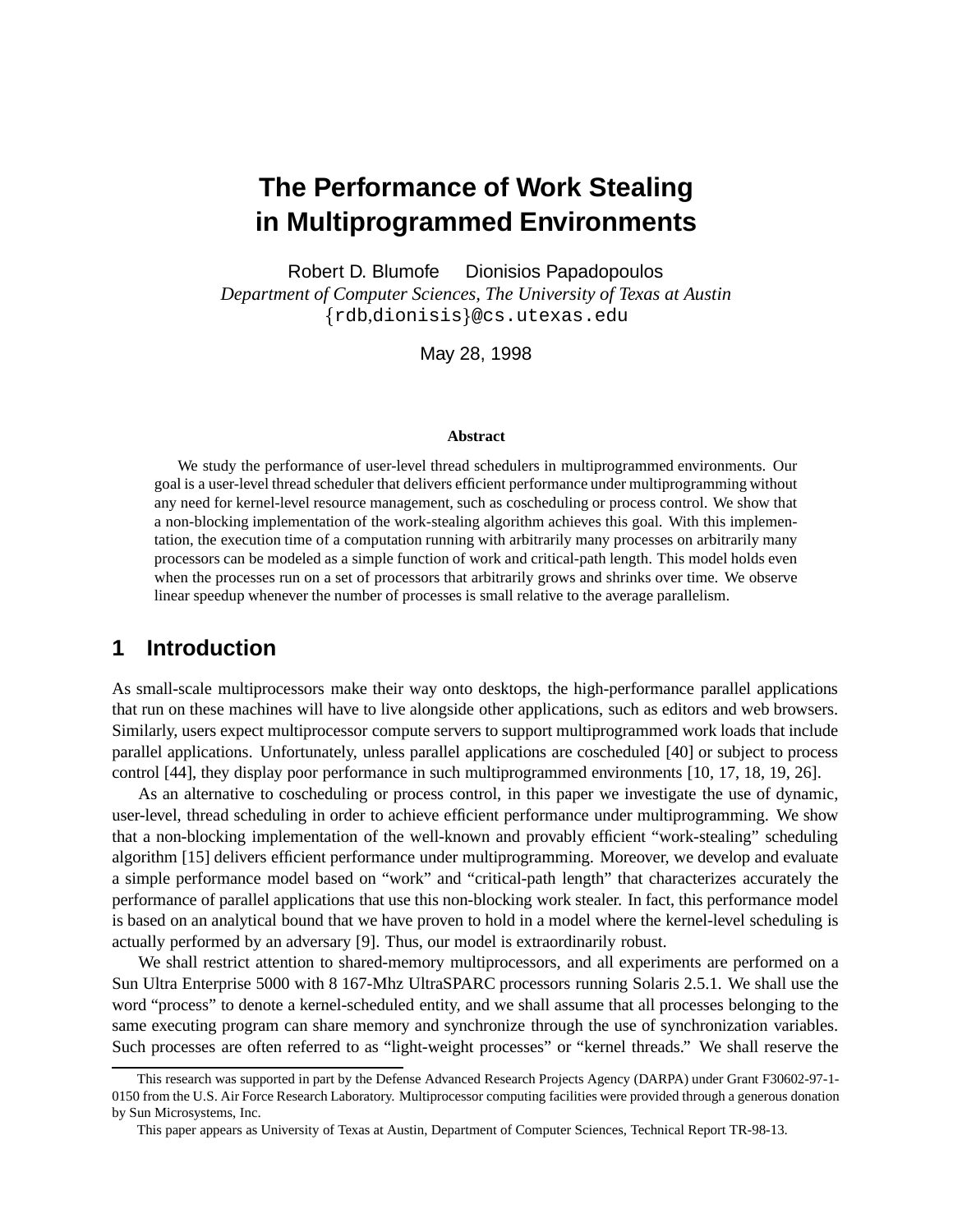word "thread" to denote a user-level task that is scheduled by a user-level library. The user-level library schedules threads onto processes, and the kernel schedules processes onto processors.

Our goal is to develop a scheduler for a user-level threads library that performs well under multiprogramming, regardless of the behavior of the kernel scheduler. Specifically, our scheduler should utilize efficiently whatever set of processors the kernel scheduler happens to give it, even if the kernel scheduler gives it fewer processors than it has processes and even if that set of processors grows and shrinks over time. Such a scheduler could be employed by a parallelizing compiler, or the runtime system for a multithreaded language such as Cilk [14] or Java [8].

#### **1.1 The problem with static partitioning**

Before considering dynamic thread scheduling, we first review a well-known performance anomaly that occurs when parallel programs use a static partitioning of the work [31, pages 284–285]. In the simplest case when such a program executes, it creates some number  $P$  of processes, where typically  $P$  is selected by a command-line argument, and each process performs a  $1/P$  fraction of the total work. Let  $T_1$  denote the *work* of the computation, which we define as the execution time with  $P = 1$  process. Using  $P \ge 1$ processes, each process performs  $T_1/P$  work, and if the overhead of creating and synchronizing these processes is small compared to the  $T_1/P$  work per process, then we can hope that the execution time  $T_P$ will be given by  $T_P = T_1/P$ , thereby giving a *speedup* of  $T_1/T_P = P$ . Of course, this aspiration assumes that we have at least  $P$  processors on which to execute the program.

In a multiprogrammed environment, we might find that the actual number  $P_A$  of processors on which our program runs is smaller than the number  $P$  of processes, and in this case we cannot hope to achieve a speedup of P. Note that we always have  $P_A \leq P$ , because a program cannot run on more processors than it has processes. Thus, in a multiprogrammed environment, we can aspire more reasonable to achieve an execution time of  $T_P = T_1/P_A$ , thereby giving a speedup of  $T_1/T_P = P_A$  — that is, *linear speedup* and a (processor) *utilization* of  $T_1/(P_A T_P) = 1.0$ . Unfortunately, for some problem inputs, our statically partitioned applications do not come close to fulfilling this aspiration unless we have  $P_A = P$ , effectively a non-multiprogrammed, dedicated machine.

Figure 1(a) shows the measured speedup of several statically partitioned applications for different numbers  $P$  of processes. More information about these applications is given in Table 1, and various characteristics for each of these applications, including the value of  $T_1$ , are given in Table 2. The applications are run on a dedicated machine with  $P_M = 8$  processors, so the actual number  $P_A$  of processors used is given by  $P_A = \min \{P_M, P\} = \min \{8, P\}.$  Observe that when we have  $P \leq 8$ , we have  $P_A = P$ , and all four applications come reasonably close to the ideal linear speedup. On the other hand, when we have  $P > 8$ , we have  $P_A < P$ , and performance drops off dramatically. In fact, the worst case is when we are off by only 1 — that is, when  $P = 9 = P_A + 1$ . In this case, the  $P_A$  processors begin by executing  $P - 1$  of the processes, all of which complete in time  $T_1/P$ . Then, one of the processors executes the one remaining process, which also completes in time  $T_1/P$ . Thus, we have an execution time of  $T_P = 2(T_1/P) = 2T_1/(P_A + 1)$ , thereby giving a speedup of  $T_1/T_P = (P_A + 1)/2 \approx P_A/2$  and an utilization of  $T_1/(P_A T_P) = (P_A + 1)/(2P_A) \approx 0.5$ — roughly half the desired speedup and utilization.

The traditionally proposed solution to this problem is to use a number  $P$  of processes that is significantly greater than the number  $P_M$  of machine processors, so that we are guaranteed to have  $P \gg P_A$  [31, page 285]. Indeed, using extra processes can improve the load imbalance, but as we see in Figure 1(a), it does not solve the problem. As P grows, the overhead of creating and synchronizing the processes grows and the work per process  $T_1/P$  shrinks. For sufficiently large values of  $T_1$ , this problem will not occur, because the time slicing divides each process into smaller pieces and fixes the load imbalance. Ultimately, however, this observation cannot console us. We want our applications to perform well for all input problems.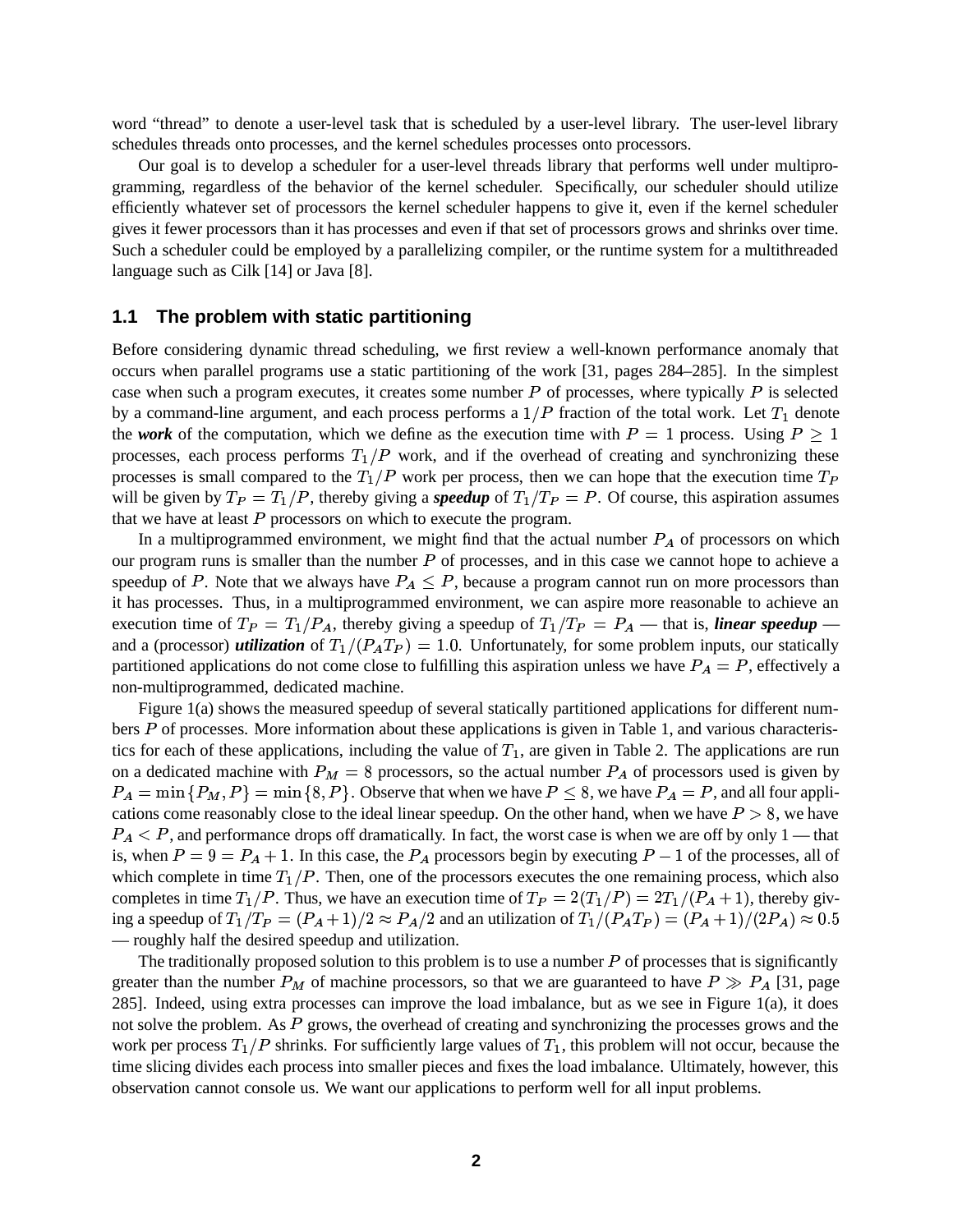

**Figure** 1: Measured speedup plotted as a function of the number  $P$  of processes used when run on a dedicated 8-processor machine. **(a)** Measured speedup for statically partitioned applications. **(b)** Measured speedup for workstealing applications using the non-blocking work stealer.

### **1.2 Summary of results**

As an alternative to static partitioning, we focus our attention on user-level thread schedulers that dynamically assign the application's work to its processes. In employing such a scheduler, an application partitions its work into threads, where the amount of work in each thread and the number of threads is completely independent of the number of processors or processes. Instead, the partitioning into threads is determined by the amount of parallelism in the parallel algorithm being used. For example, in a divide-and-conquer algorithm in which the recursive subproblems can be solved in parallel, a separate thread is created for each recursive call. Thus, such applications may create millions of threads. The hope is that because the threads are created and synchronized at user-level, only a small amount of work per thread is need to amortize the cost of creating and synchronizing the myriad threads. Moreover, we hope that by employing a scheduler that assigns threads to processes dynamically, applications will deliver linear speedup even under multiprogramming. If we have  $P_A < P$ , then some processes will get less processor time than others (or maybe no processor time at all), but such processes will simply be assigned fewer (or no) threads to execute.

We show in this paper that this hope can be realized with a non-blocking implementation of the workstealing thread-scheduling algorithm. This implementation employs non-blocking synchronization [29] for the concurrent data structures and judicious use of "yields." The result is performance as shown in Figure  $1(b)$ . Here we have performed the same experiment as in Figure  $1(a)$  with the same applications and a couple more, but now the applications are recoded to use our non-blocking work stealer. We observe that our applications now come very close to linear speedup across a very wide range of numbers  $P$  of processes, including the cases when we have  $P_A < P$ . Moreover, as we document in Section 3, we have not sacrificed any performance in the cases when we have  $P_A = P$ .

We also show that with this non-blocking implementation of work stealing, application performance can be bounded by the formula

$$
T_P \le c_1 T_1/P_A + c_\infty T_\infty P/P_A ,
$$

where  $c_1$  and  $c_\infty$  are small constants, and  $T_\infty$  is the "critical-path length" of the computation, which, as defined in Section 3, is a lower bound on the execution time for any number of processes and processors. This bound holds even when the program runs on a set of processors that grows and shrinks over time, in which case we define  $P_A$  as the time-average actual number of processors on which the program runs. Importantly, we find that this bound holds with the constant  $c_1$  very close to 1. Thus, we obtain linear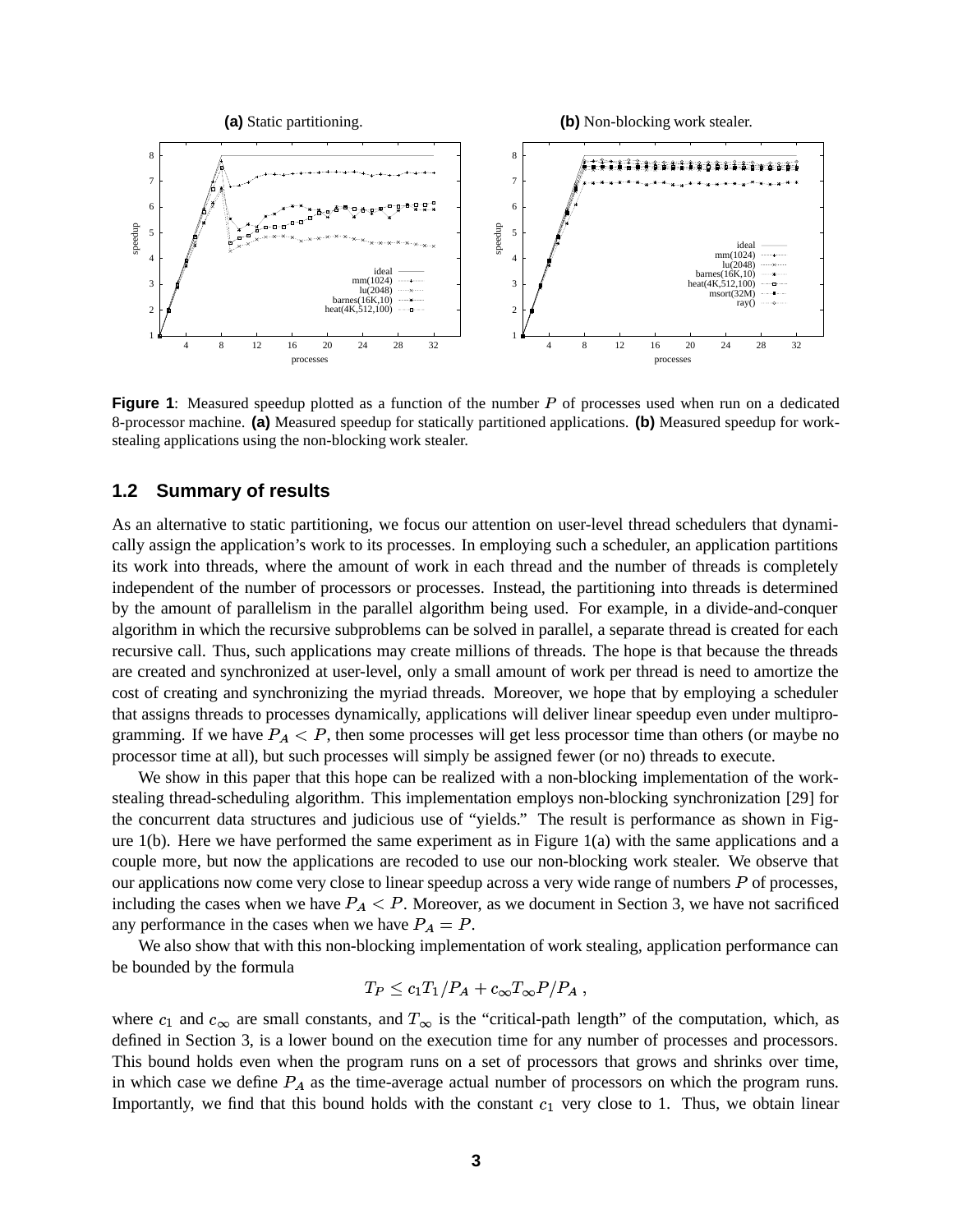speedup — that is,  $T_P \approx T_1/P_A$  — whenever  $T_\infty P/P_A$  is small relative to  $T_1/P_A$  — that is, whenever P is small relative to  $T_1/T_\infty$ , a quantity that is naturally interpreted as the "average parallelism" of the computation. We show that this bound holds across all of our work-stealing applications and across all of the inputs to these applications.

The remainder of this paper is organized as follows. In Section 2 we consider other proposed solutions to the problem of efficient multithreading in multiprogrammed environments. We cover the work-stealing algorithm and the non-blocking implementation in Section 3. In Section 4, and we measure and compare the performance of several alternative implementations. We show in Section 5 that for our non-blocking work stealer, performance can be modeled with a simple bound based on work and critical-path length. We do further studies based on measurements with multiprogrammed workloads in Section 6. In Section 7 we discuss some of the limitations of our results and of our approach, and we discuss plans for future work to address some of these limitations. In Section 8 we conclude.

### **2 Related Work**

With its ability to utilize arbitrarily sized and time-varying processor allocations, and by doing so exclusively through the use of user-level scheduling, our non-blocking work stealer is a natural complement to various kernel-level resource-management strategies. In this section, we consider some of these kernellevel resource-management strategies, and we compare them to our user-level thread-management strategy, pointing out any symbiosis. In addition, we briefly discuss prior work on non-blocking synchronization and thread scheduling, upon which our implementation has been built.

Much prior work on multiprogramming multiprocessors has focused on the management and scheduling of kernel-level resources, specifically processes [26, 32, 35, 40, 41, 44, 47]. A number of studies have compared various process-scheduling strategies, and all have concluded that the traditional time-sharing, priority-based "local scheduler" found in most operating systems is inadequate [10, 17, 18, 19, 26]. In addition, all of these studies have concluded that some form of coscheduling or space partitioning with process control offers the best solution.

Coscheduling [40], which is a generalization of "gang scheduling," attempts to run all of the processes of any given parallel program concurrently as a "gang," thereby giving each program the illusion of running on a dedicated machine. Interestingly, it has been shown recently that coscheduling can be achieved implicitly with little or no modification to existing kernel schedulers [18, 43]. The main advantage of coscheduling over our approach is that coscheduling may be able to achieve "superlinear" speedup due to caching effects. We discuss this issue in more detail in Section 7. The main drawback to coscheduling, whether explicit or implicit, is that it cannot be applied effectively for some job mixes. Consider, for example, a parallel program with 9 processes running concurrently with a serial program on a 9-processor machine. While the serial program is executing on a processor, we can either leave the other 8 processors idle or run 8 of the parallel program's 9 processes. In the former case, we are leaving most of the processors idle. In the latter case, we may observe performance as in Figure 1(a).

As an alternative to the above scenario, the process control approach [44] would have the parallel program kill one of its processes. In general, with process control a parallel program creates and kills processes dynamically so that it continuously runs with a number of processes equal to the number of processors available to it. Process control can be used to implement resource-management policies, such as equipartitioning [32, 35, 44]. As with our approach, process control requires a runtime-system layer that assigns user-level threads to processes dynamically, so that work can be reassigned when a process is created or killed. In addition, however, process control also requires some kernel-level support, so that programs can be informed as to how many processes they should have. Moreover, when a new program begins executing, existing programs will be running with more processes than processors until they can react and kill some of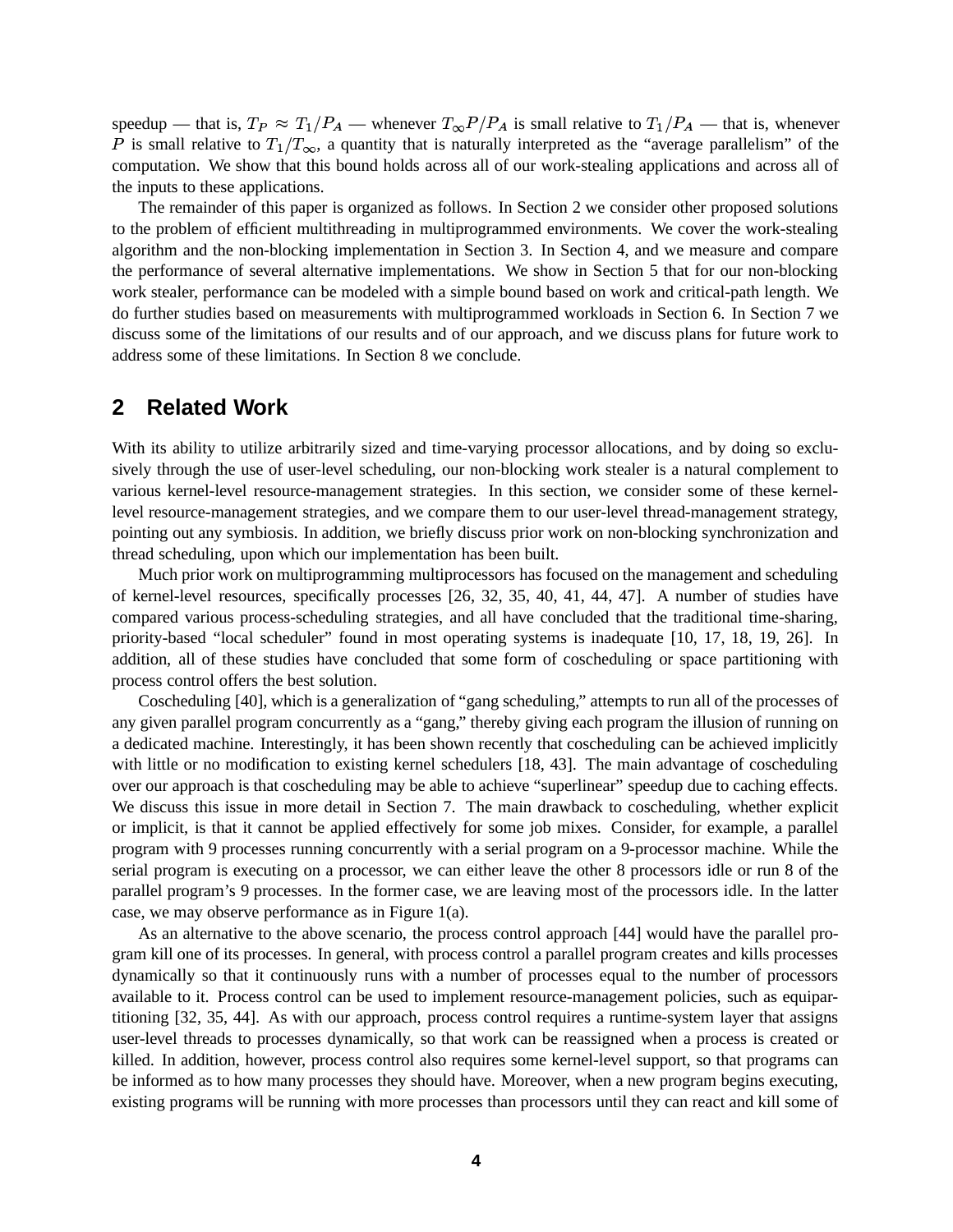their processes.

Our approach can help solve this problem, and process control can complement our approach. By using our non-blocking implementation of work stealing, process control can safely be deferred to convenient times. A program that is supposed to kill a process can delay this action to a convenient time and not have to worry about the performance impact of temporarily running with more processes than processors. Conversely, with process control, a program can avoid running with an excessive number of processes. Our performance model shows that there is a performance penalty when operating in the regime where the number of processes is comparable to or larger than the average parallelism. With process control and a dynamic space-partitioning policy [35], we can avoid operating in this regime.

In general, our results indicate that local scheduling is adequate, provided that parallel applications are coded to use threads and that the threads library is implemented with our non-blocking work stealer. Nevertheless, as we have already indicated, some applications probably do need some type of coscheduling, and our scheduler can benefit from dynamic space partitioning and process control. Moreover, we cannot conclude that local scheduling is entirely adequate, because our studies were performed with Solaris 2.5.1, which implements affinity scheduling [47]. We do, however, conjecture that affinity scheduling is of less value for applications that use our non-blocking work stealer than for other applications that use blocking synchronization. With no blocking, processes typically run for their full quantum, so the cost of cache warmup can be amortized over a long run.

As another alternative to kernel-level resource management, first-class user-level threads [33] and scheduler activations [5] are kernel-level mechanisms that support efficient multiprogramming with user-level threads, independent of any particular kernel-level resource-management policy. In comparison with our exclusively user-level implementation of work stealing, we expect that such kernel-level support admits a simpler implementation, with efficient performance under multiprogramming, through the use of preemptionsafe locking [1, 13, 37]. Nevertheless, we have shown that such kernel support is not necessary to achieve our goals. Kernel-level support does have other benefits, however, notably the ability to make system calls non-blocking. It is unfortunate that these kernel-level support mechanisms are not yet available in any commercial operating system of which we are aware.

Finally, we point out that our use of work stealing and non-blocking synchronization builds upon a long history in both areas, though they did not meet until now. The idea of work stealing goes back to 1981 [16] and has been used in many systems and applications since [20, 21, 27, 42, 46]. The first provably efficient work-stealing algorithm [15] and implementation [14] is fairly recent, however. The idea of non-blocking and wait-free synchronization was developed by Herlihy [29]. There has been a long line of work attempting to make the idea more practical via universal constructions [11, 28], useful primitives [2, 3, 39], and specific data objects [3, 36, 45]. In fact, our non-blocking implementation of work stealing uses the bounded-tags technique of [39]. Nevertheless, to this day, few applications or systems have been built with non-blocking synchronization. Of notable exception is a study of non-blocking applications [37] and two non-blocking operating-system kernels [25, 34].

### **3 Work stealing**

The *work-stealing algorithm* dynamically assigns threads to processes for execution in a provably efficient manner [14, 15]. In this section, we review the work-stealing algorithm, and we state the proven performance bounds. In addition, we describe the non-blocking implementation of this algorithm [9]. In the next few sections, we experiment with applications that are coded to use this non-blocking work stealer.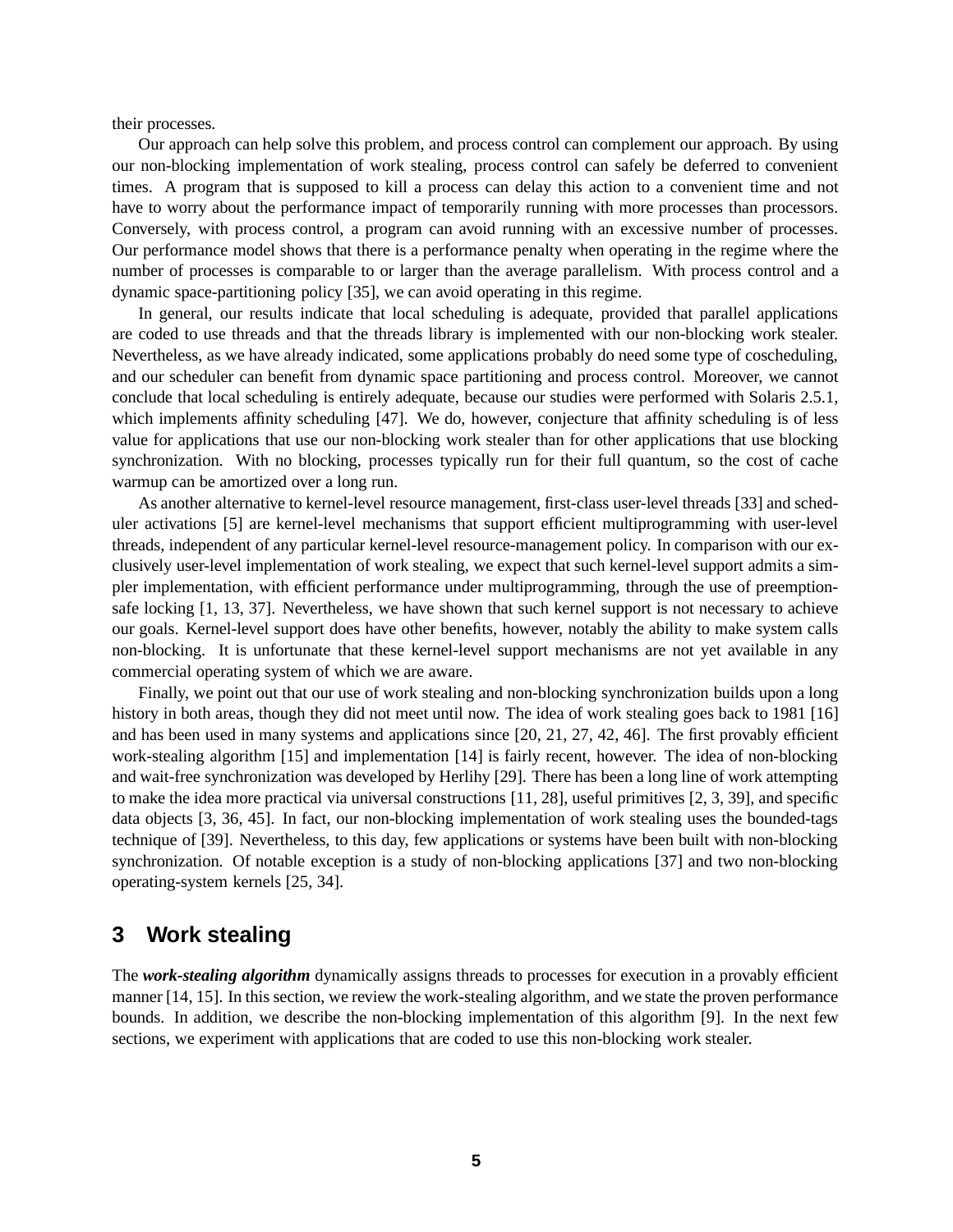#### **3.1 The work-stealing algorithm**

In the work-stealing algorithm, each process maintains its own pool of ready threads from which it obtains work, and when a process finds that its pool is empty, it becomes a thief and steals a thread from the pool of a victim process chosen at random. Each process's pool is maintained as a double-ended queue, or *deque*, which has a bottom and a top. To obtain work, a process pops the ready thread from the bottom of its deque and commences executing that thread. The process continues to execute that thread until the thread either blocks or terminates, at which point the process goes back to the bottom of its deque to pop off another thread upon which it can work. During the course of executing a thread, if the thread creates a new thread or unblocks a blocked thread, then the process pushes the newly ready thread onto the bottom of its deque. Thus, so long as a process's deque is not empty, the process manipulates its deque in a LIFO (stack-like) manner.

When a process goes to obtain work by popping a thread off the bottom of its deque, if it finds that its deque is empty, then the process becomes a thief. It picks a victim process at random (using a uniform distribution) and attempts to obtain work by removing the thread at the top of the victim process's deque. If the victim process's deque is empty, then the thief picks another victim process and tries again. The thief repeatedly attempts to steal until it finds a victim whose deque is non-empty, at which point the thief reforms and commences work on the stolen thread as described above. Since steals take place at the top of the victim's deque, stealing operates in a FIFO manner.

This idea of working in a LIFO manner and random stealing in a FIFO manner leads to performance that has been shown, for the case of a dedicated, non-multiprogrammed machine, to be efficient both analytically and empirically. Before stating these results, we first introduce some terminology based on the "dag" structure of multithreaded computations, where we define a *computation* as the instructions that are executed when a program is run on an input problem.

We can think of the individual instructions that are executed by the threads in a computation as forming a directed, acyclic graph, or *dag*. The instructions within any one thread are linked by edges that form a chain according to the thread's dynamic instruction execution order. In addition, when an instruction in one thread creates a new thread, then the dag has an edge from the "forking" instruction in the first thread to the first instruction in the new thread. When the execution of an instruction in one thread unblocks a blocked thread, then the dag has an edge from the "unblocking" instruction in the first thread to the next instruction to be executed in the unblocked thread. In general, whenever threads synchronize such that an instruction in one thread cannot be executed until after some instruction in another thread, then the dag contains an edge from the latter instruction to the former instruction. Using this construction, we view a multithreaded computation as a dag.

We characterize a multithreaded computation with two measures of its dag: work and critical-path length. The *work*, denoted by  $T_1$ , is the sum of the execution times of all instructions in the dag. Observe that with  $P = 1$  process, the process spends all of its time executing threads (it never has to steal), so  $T_1$  is the execution time of the computation with 1 process. The *critical-path length*, denoted by  $T_{\infty}$ , is the maximum sum of execution times for all of the instructions along any (directed) path in the dag. The critical-path length is a lower bound on the execution time for any number of processes and processors. The ratio  $T_1/T_\infty$  is called the *average parallelism*.

Given any multithreaded computation with work  $T_1$  and critical-path length  $T_\infty$ , we have the following results. The analytical result [15] states that for any number P of processes running on  $P_A = P$  dedicated processors, the expected execution time  $T_p$  is given by

$$
T_P = O(T_1/P + T_\infty) \tag{1}
$$

Note that because  $T_1/P$  and  $T_\infty$  are both lower bounds on the achievable execution time (barring any cache effects), this bound states that the execution time is within a constant factor of optimal. The empirical result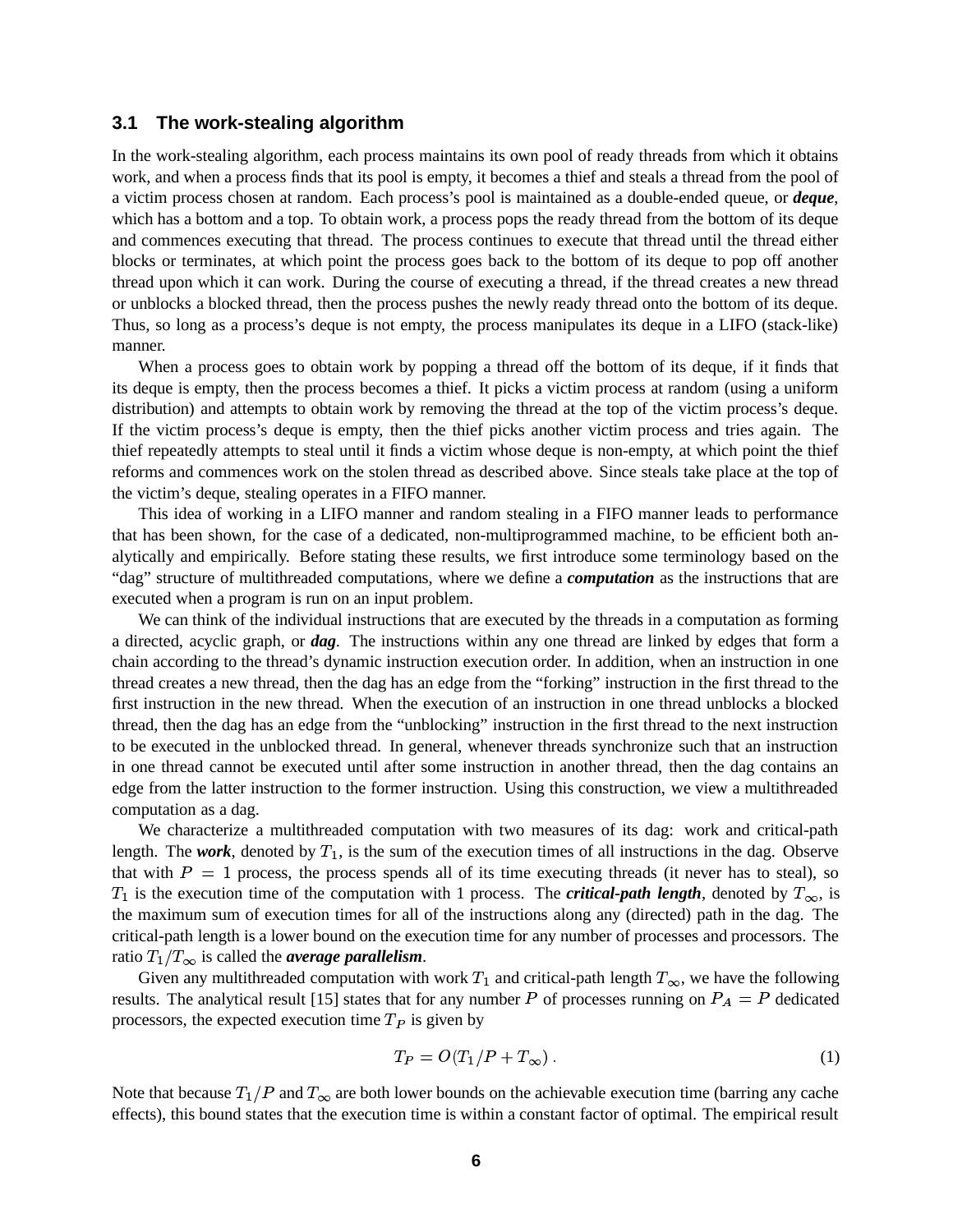| mm(n)                   | Multiply two dense $n \times n$ matrices of doubles using a blocked data layout. Each block is of size |
|-------------------------|--------------------------------------------------------------------------------------------------------|
|                         | $16 \times 16$ .                                                                                       |
| $\ln(n)$                | Compute LU-decomposition without pivoting of a dense $n \times n$ matrix of doubles using a blocked    |
|                         | data layout. Each block is of size $16 \times 16$ .                                                    |
| $\texttt{barnes}(n, s)$ | Run Barnes-Hut $n$ -body simulation [12] on $n$ bodies for $s$ time steps. This code is adapted from   |
|                         | the SPLASH-2 [48] program, but for the work-stealing version, we parallelized the tree-building        |
|                         | with a divide-and-conquer algorithm, so as to avoid the use of locks.                                  |
| heat(n, m, s)           | Simulate heat propagation on an $n \times m$ grid for s iterations using Jacobi iteration on a 5-point |
|                         | stencil. This application is very similar to the SPLASH-2 Ocean program [48].                          |
| msort(n)                | Merge sort $n$ integers. Each recursive call is done in parallel, and in addition, the merging is      |
|                         | done in parallel using a simple divide-and-conquer technique.                                          |
| ray()                   | Raytrace scene to compute frame buffer of pixel colors. This application is adapted from the           |
|                         | SPLASH-2 [48] program, and we use balls 4. env as the scene to be rendered.                            |

**Table 1**: Applications used in our study. All applications are written in C++ and compiled with version 4.1 of the Sun CC compiler using flags -xarch=v8plus -O5 -dalign -noex. The mm, lu, barnes, and heat applications are all easily parallelized with a static partitioning, and our statically partitioned versions are built directly on top of the Solaris thread library. Work-stealing versions for all of these applications are built on top of our Hood library, which is in turn built on top of the Solaris thread library.

[14] states that this constant factor is quite small. In particular, the execution time can be bounded tightly according to the formula

$$
T_P \le T_1/P + c_\infty T_\infty \,,\tag{2}
$$

where  $c_{\infty}$  is a small constant, typically between 1 and 2, that depends on various machine parameters. Thus, we observe linear speedup — that is,  $T_P \approx T_1/P$  — whenever  $T_\infty$  is small relative to  $T_1/P$  — that is, whenever P is small relative to the average parallelism  $T_1/T_\infty$ .

In Section 5, we generalize these results to the case of a non-dedicated, multiprogrammed machine. In other words, we consider the case when we have  $P_A < P$ . Moreover, we shall allow that the actual number of processors on which the  $P$  processes execute can vary over time. We shall, therefore, generalize our definition of  $P_A$  to be the "time-averaged" actual number of processors used.

### **3.2 The non-blocking implementation**

We now describe our non-blocking implementation of the work-stealing algorithm. This implementation has two key features: the deques, which must support concurrent accesses, are implemented with non-blocking synchronization, and each process, between consecutive steal attempts, performs system calls to "yield" the processor. Before describing these implementation mechanisms in more detail, we first overview our prototype threads library, on top of which we have coded our test applications.

The non-blocking work stealer is implemented in **Hood**, a C++ user-level threads library and runtime system targeted for shared-memory multiprocessors. Hood is built on top of the Solaris thread library, and it implements each process as a Solaris Light-Weight Process (LWP). Hood supports the abstraction of user-level threads, and it schedules those threads onto processes using the non-blocking work stealer. Hood has been instrumented to measure work and critical-path length. The work is measured by adding up the elapsed time over each thread dispatch. Critical-path length is measured by timestamping [14]. Many other statistics are also collected and made available.

To simplify the implementation, the current version of Hood supports run-to-completion threads only. Threads cannot use synchronization variables such as locks, condition variables, and semaphores. In addition, a thread cannot create child threads and then join with them by blocking, waiting for those children to return. Instead, the thread must be broken into two separate threads: the first thread creates the children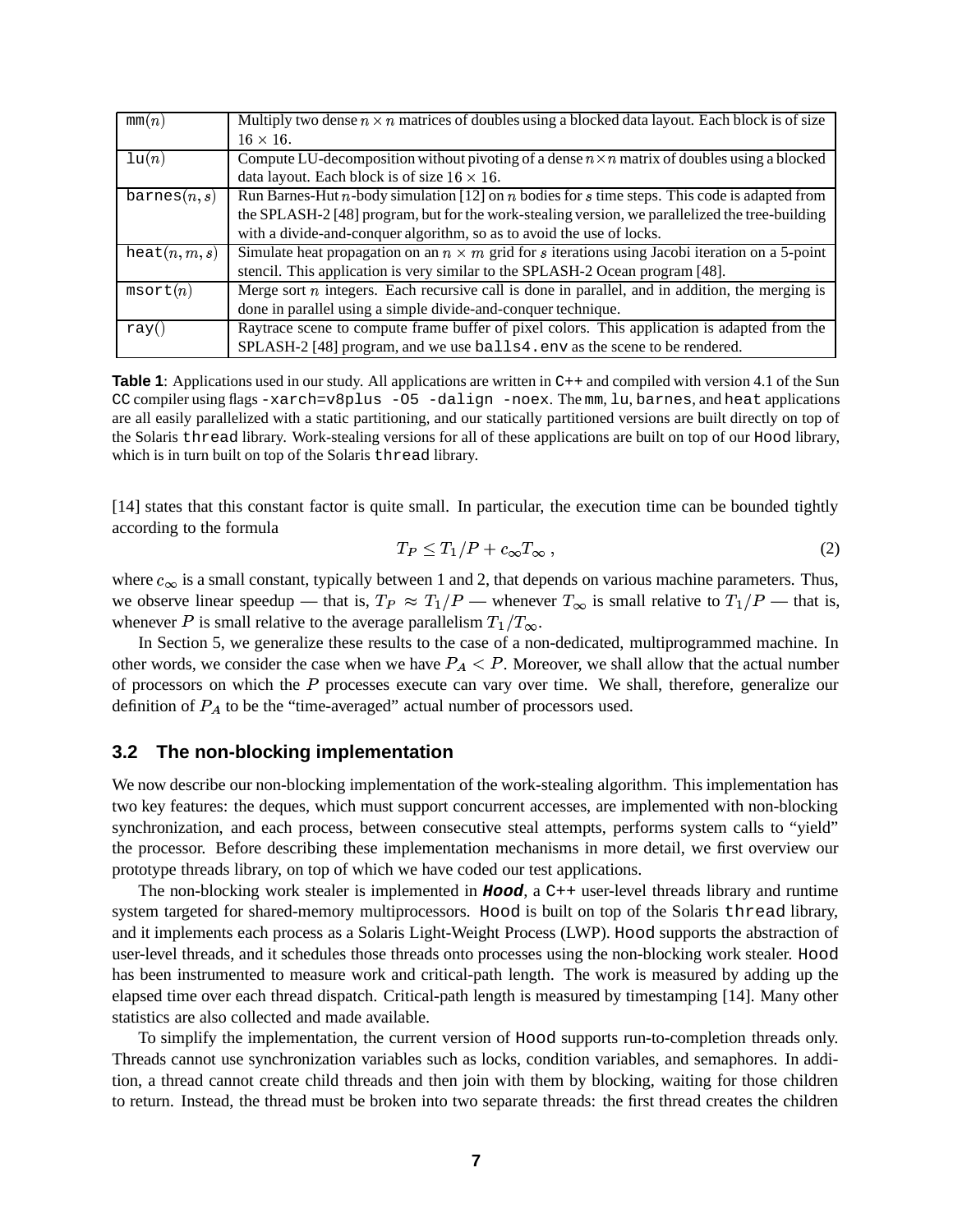|                      |        | $T_s$ | $T_1$ | $T_1/T_s$ | $T_\infty$ | $T_1/T_\infty$ | $T_{\rm 8}$ | $T_1/T_8$ | $T_s/T_8$ |
|----------------------|--------|-------|-------|-----------|------------|----------------|-------------|-----------|-----------|
| mm(1024)             | static | 24.78 | 25.12 | 1.014     |            |                | 3.28        | 7.67      | 7.56      |
|                      | steal  |       | 25.36 | 1.023     | 0.01       | 2536           | 3.30        | 7.68      | 7.51      |
| lu(2048)             | static | 66.85 | 60.26 | 0.901     |            |                | 9.41        | 6.41      | 7.11      |
|                      | steal  |       | 67.74 | 1.013     | 0.05       | 1394           | 9.07        | 7.47      | 7.37      |
| barnes(16384, 10)    | static | 50.59 | 52.24 | 1.033     |            |                | 7.60        | 6.87      | 6.65      |
|                      | steal  |       | 52.04 | 1.029     | 0.51       | 102            | 7.41        | 7.02      | 6.83      |
| heat(4096, 512, 100) | static | 60.15 | 59.82 | 0.995     |            |                | 8.01        | 7.46      | 7.51      |
|                      | steal  |       | 60.04 | 0.998     | 0.23       | 264            | 7.93        | 7.57      | 7.59      |
| msort(32M)           | steal  | 64.47 | 61.56 | 0.955     | 0.11       | 540            | 8.14        | 7.57      | 7.93      |
| ray(                 | steal  | 75.37 | 77.61 | 1.030     | 0.33       | 235            | 9.91        | 7.83      | 7.61      |

**Table 2**: Measured application characteristics. For each application, the row labeled "static" (when applicable) represents the statically partitioned version of the application, and the row labeled "steal" represents the work-stealing version of the application, coded using Hood. All times are in seconds.  $T_s$  is the execution time of a serial implementation.  $T_1$  is the work of the computation — that is, the execution time with one process. For the work-stealing versions,  $T_{\infty}$  is the critical-path length.  $T_8$  is the execution time with 8 processes running on 8 (dedicated) processors.

and then terminates, and the second thread waits for the children to return. Note that the second thread does not block, because it does not even begin executing until the children return. In other words, threads can be created in a blocked state waiting for some event, but once a thread begins executing it cannot block. While this restriction makes Hood harder to use, it dramatically simplifies its implementation and allows us to experiment easily with modifications.

To evaluate the non-blocking work stealer empirically, we have coded several applications in  $C_{+}$  on top of Hood. These applications are listed and described in Table 1. In addition, Table 2 gives a quantitative characterization of each application for a chosen input problem.

In the non-blocking work stealer, the deques are implemented with non-blocking synchronization. That is, instead of using mutual exclusion, we use powerful atomic instructions, notably the SPARC v9 casxa (64-bit compare-and-swap) instruction. A complete description of this implementation can be found in [9]. This implementation is non-blocking, as opposed to wait-free [29], meaning that it is possible for a process to starve in its attempt to perform a deque operation. Livelock, however, cannot occur because if one process starves, then others must be making progress. It turns out that wait-freedom is not needed to prove our analytical result [9] as stated in Section 5 — the non-blocking property is sufficient.

In addition to the non-blocking deque implementation, the non-blocking work stealer also makes judicious use of "yields." Each process makes system calls to yield the processor between consecutive steal attempts. We use a combination of priocntl (priority control) and yield system calls. Whenever a process becomes a thief, it calls priocntl to lower its priority. Once the thief has stolen a thread and reformed, it calls priocntl to restore its former priority. In addition, when a thief makes an unsuccessful steal attempt, it calls yield. In order to mitigate the high cost of these system calls, a thief delays its call to priocntl until after it has made enough unsuccessful steal attempts to amortize the cost of the priocntl call. Likewise, a thief calls yield only after it has made enough unsuccessful steal attempts to amortize the cost of the yield call.

Figure 1(b) (from Section 1) shows the speedup obtained for the non-blocking work stealer. These experiments were run on a dedicated 8-processor machine, so the number  $P_A$  of processors used is given by  $P_A = \min\{8, P\}$ . Here we have achieved our goal. We obtain nearly ideal linear speedup across a wide range of numbers of processes, even when the number of processes exceeds the number of processors.

Before continuing, we point out that we are defining and measuring speedup as  $T_1/T_P$ , as opposed to  $T_s/T_P$ , where  $T_s$  denotes the execution time for a (good) serial program. We use this definition in order to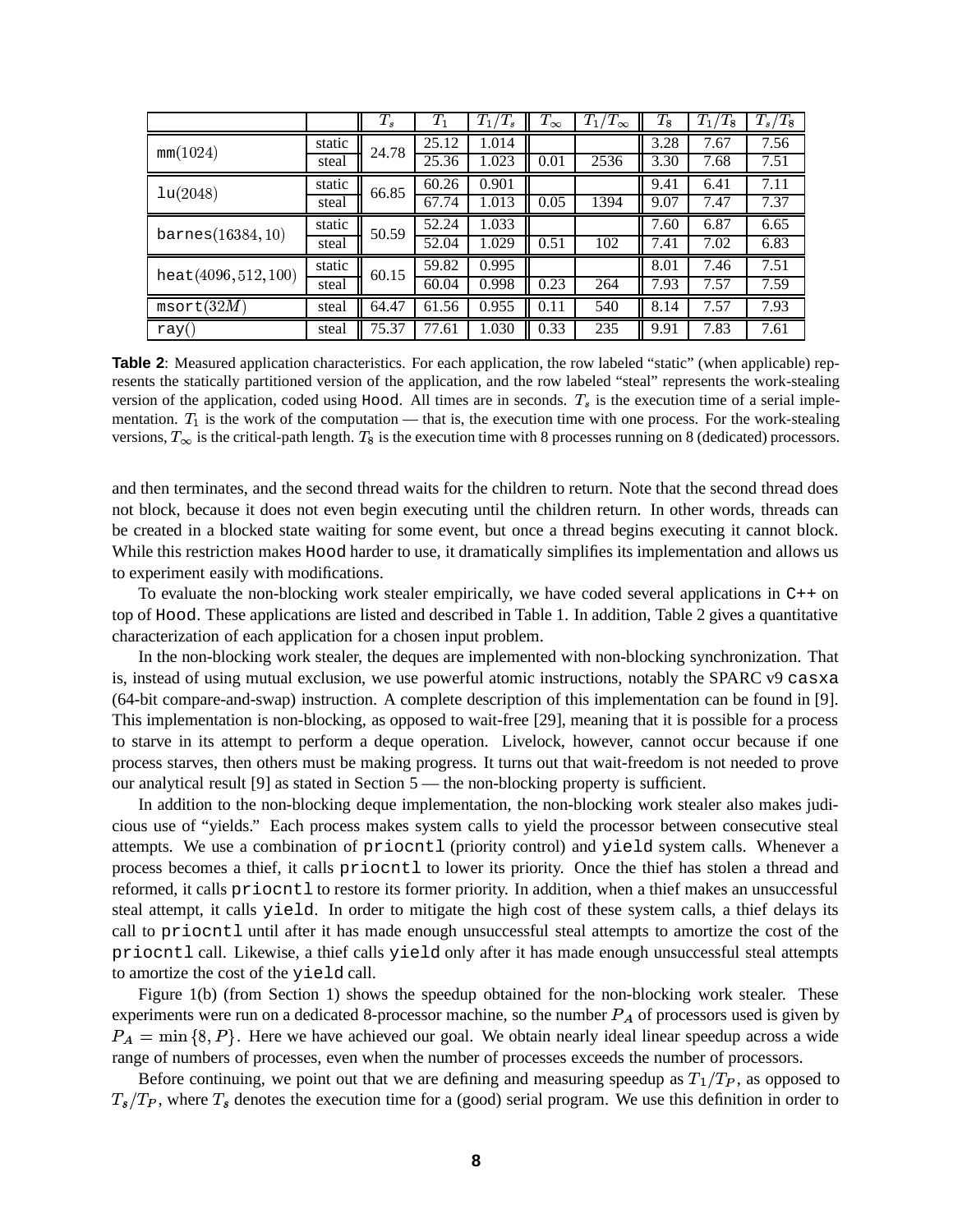focus on the performance effects of our scheduler implementation, unencumbered by the overheads induced by other aspects of the implementation. We shall refer to the ratio  $T_s/T_P$  as the *application speedup* in order to differentiate it from the *computational speedup*  $T_1/T_P$ , and we note that the two are related by  $T_s/T_P = (T_1/T_P)/(T_1/T_s)$ . The ratio  $T_1/T_s$  measures the *overhead* in our parallel implementation. It is the amount of work performed by the parallel computation divided by the amount of work performed by the serial computation. The overhead is affected by many aspects of the implementation that have little to do with the scheduler. The computational speedup is independent of this overhead and measures the scheduler's ability to extract speedup from a computation. For convenience, we use the word "speedup" alone to denote the computational speedup.

From Table 2 we observe that the overhead  $T_1/T_s$  is near 1.0 for all of our applications. Thus, we are achieving efficient performance not just in a relative sense — that is, relative to  $T_1$  — but in an absolute sense — that is, relative to  $T_s$ . For the dedicated case when we have  $P_A = P$ , our work-stealer is performing just as well as static partitioning, and in the non-dedicated case when we have  $P_A < P$ , our work-stealer is far outperforming static partitioning. Our work stealer delivers almost perfect linear speedup — computational speedup as well as application speedup — in both cases.

Given the heavy cost of priocntl and yield system calls, it may come as a bit of a surprise that the non-blocking work stealer produces linear application speedup. An example of the "work-first" design principle [22], the key to this performance is the fact that these system calls occur only when a process is stealing, and this has two important consequences. First, the cost of these system calls does not show up as overhead  $T_1/T_s$ , because a 1-process execution never steals and consequently, never performs either of these system calls. Second, we know from prior analytical and empirical work [14, 15] that the number of steals per process grows at most linearly with the critical-path length  $T_{\infty}$  and is independent of the amount of work  $T_1$ . Thus, when P is small relative to the average parallelism  $T_1/T_\infty$ , the execution incurs very few steals, and the cost of these system calls is negligible compared to the work per process. Effectively, the parallelism allows the cost of these system calls to be hidden by the amount of work per process, so linear computational speedup is achieved. The combination of low overhead and linear computational speedup means linear application speedup.

## **4 Alternative implementations of work stealing**

In this section we study three alternative implementations of the work-stealing algorithm in order to gain more understanding of the behavior of the non-blocking implementation. These alternative implementations perform poorly and reveal why the non-blocking deques and use of yields are important in practice. The first two implementations use locks (mutual exclusion) as opposed to non-blocking synchronization to implement the deques. Of these two implementations, one uses spinning locks and the other uses blocking locks. The third implementation uses non-blocking synchronization but does not perform yields. We shall refer to this third implementation as "naive non-blocking."

Our two implementations with locks are particularly simple. Each process's deque has a lock associated with it, and each deque operation is surrounded by a lock/unlock pair. Our spinning-lock implementation uses a simple "test-and-test-and-set" lock, using a word of memory to represent the lock state and the SPARC v9 casa (compare-and-swap) instruction to update the state atomically. Our blocking-lock implementation uses the Solaris thread library. A lock is a mutex  $t$ , and the lock is operated upon with the mutex  $\bot$  ock and mutex unlock calls.

Many other and more sophisticated locking strategies are known [4, 24, 30], but we do not consider them. One advantage of some of these strategies is that they perform well under high contention. In our case, each process has its own deque and contention arises only due to thieves, who steal at random. Thus, contention remains constant (and low) even as we add processes or processors. Moreover, as we shall see, the salient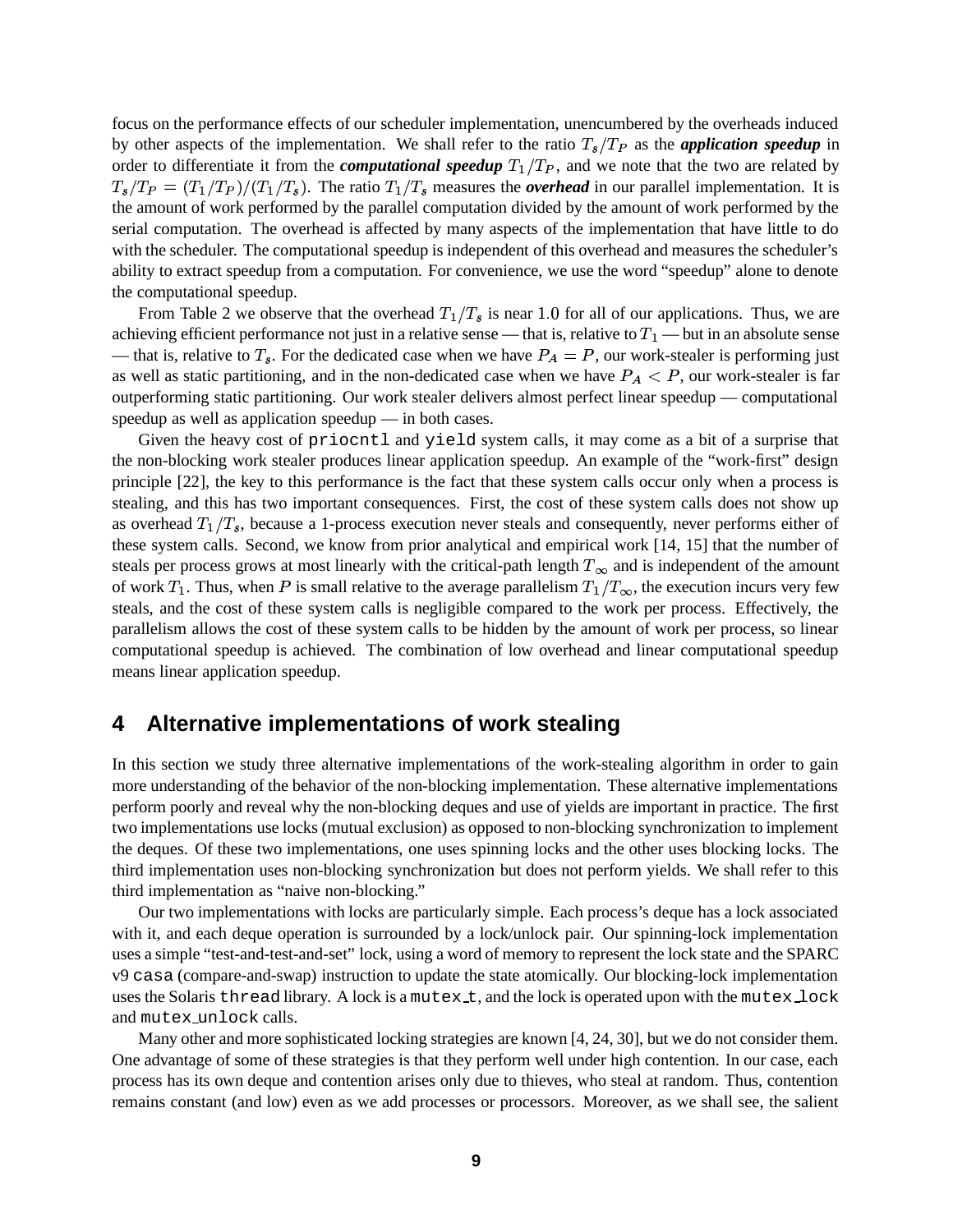

**Figure 2**: The speedup of work-stealing applications plotted as a function of the number P of processes when run on a dedicated 8-processor machine, for the three alternative implementations of work stealing.

problems that we observe for our two locking implementations cannot be fixed with more sophisticated locking strategies. In addition, we shall not consider preemption-safe locking [1, 5, 13, 33, 37], because it requires non-traditional kernel support. In particular, it requires either that the kernel does not preempt processes while they hold locks or that the kernel informs processes of impending preemptions.

Figure 2 shows the measured speedup  $T_1/T_P$  plotted against the number P of processes for each of our applications and for each of our three alternative work-stealing implementations. These experiments were run on a dedicated 8-processor machine, so the number  $P_A$  of processors used is given by  $P_A = \min \{8, P\}.$ We observe that all three implementations produce nearly ideal linear speedup for  $P \leq 8$  — that is, when  $P = P_A$ , so we have a dedicated machine. On the other hand, when we have  $P > 8$ , we have more processes than processors, and we observe that the speedup falls off. This fall off is quite dramatic for the spinninglock and naive non-blocking implementations, especially for the heat, barnes, and lu applications. In this regard, the blocking-lock implementation is by far the best, as it suffers only a gradual falling off.

Focusing on the scheduler implementation, we shall make quantitative comparisons of (computational) speedup and only make qualitative comparisons of overhead. Our implementations are replete with instrumentation, and in order to keep the implementations simple, we have not employed many of the known mechanisms [6, 23, 38] for keeping the overhead low. For this reason, a quantitative comparison of the overhead for our three alternative implementations would be meaningless. We cannot, however, ignore overhead. We shall make qualitative comparisons, and Table 2 gives the measured overheads for the case of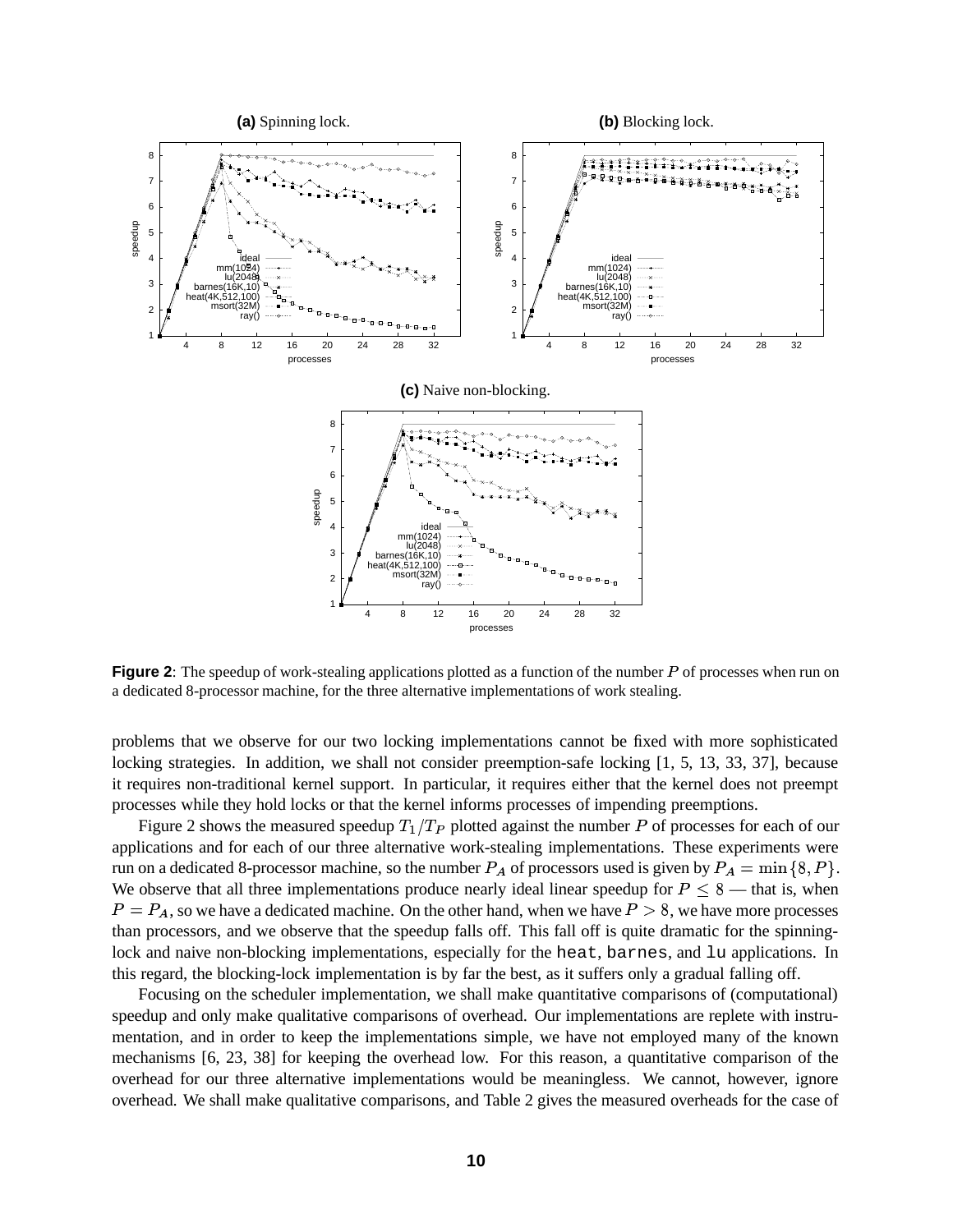

**Figure** 3: A breakdown of the execution time of three of the work-stealing applications at  $P = 8$  and  $P = 16$ , for the three alternative implementations of work stealing. The bars at  $P = 8$  have all been normalized to an execution time of 1.0, and the bars at  $P = 16$  have been scaled accordingly. The bottom (dark) section of each bar is the time spent executing threads. The middle (medium gray) section is the time spent stealing threads. The top (light gray) section is the time spent trying to acquire locks.

our (non-naive) non-blocking implementation. All of our applications perform a reasonable amount of work between synchronizations, and the overhead for this implementation is very near 1.0 in all cases.

Returning to the measured speedups for our three alternative implementations, we first consider the spinning-lock implementation. This implementation is often used in practice, because it has very low overhead. Locking and unlocking takes a small handful of user-level instructions. Unfortunately, as we see in Figure 2(a), this implementation performs poorly when the number  $P$  of processes exceeds the number of processors. In Figure  $3(a)$  we break down the execution time for three of the applications that perform particularly poorly. We consider the cases  $P = 8$  and  $P = 16$ . The bars show clearly that in going from 8 to 16 processes, the time spent trying to acquire locks goes up dramatically. If a process acquires a lock and then gets preempted by the kernel scheduler, then when other processes go to acquire that lock, they will simply spin until the holding process gets to run and release the lock. This type of behavior will be seen in any implementation of spinning locks, no matter how clever it is in dealing with contention.

This problem is well known [26] and traditionally is fixed by using blocking locks, and as we see in Figure 2(b), the blocking-lock implementation performs much better. In this case, if a process acquires a lock and then gets preempted by the kernel scheduler, then when other processes go to acquire that lock, they will be put to sleep by the kernel scheduler, thereby freeing up their processors so that the holding process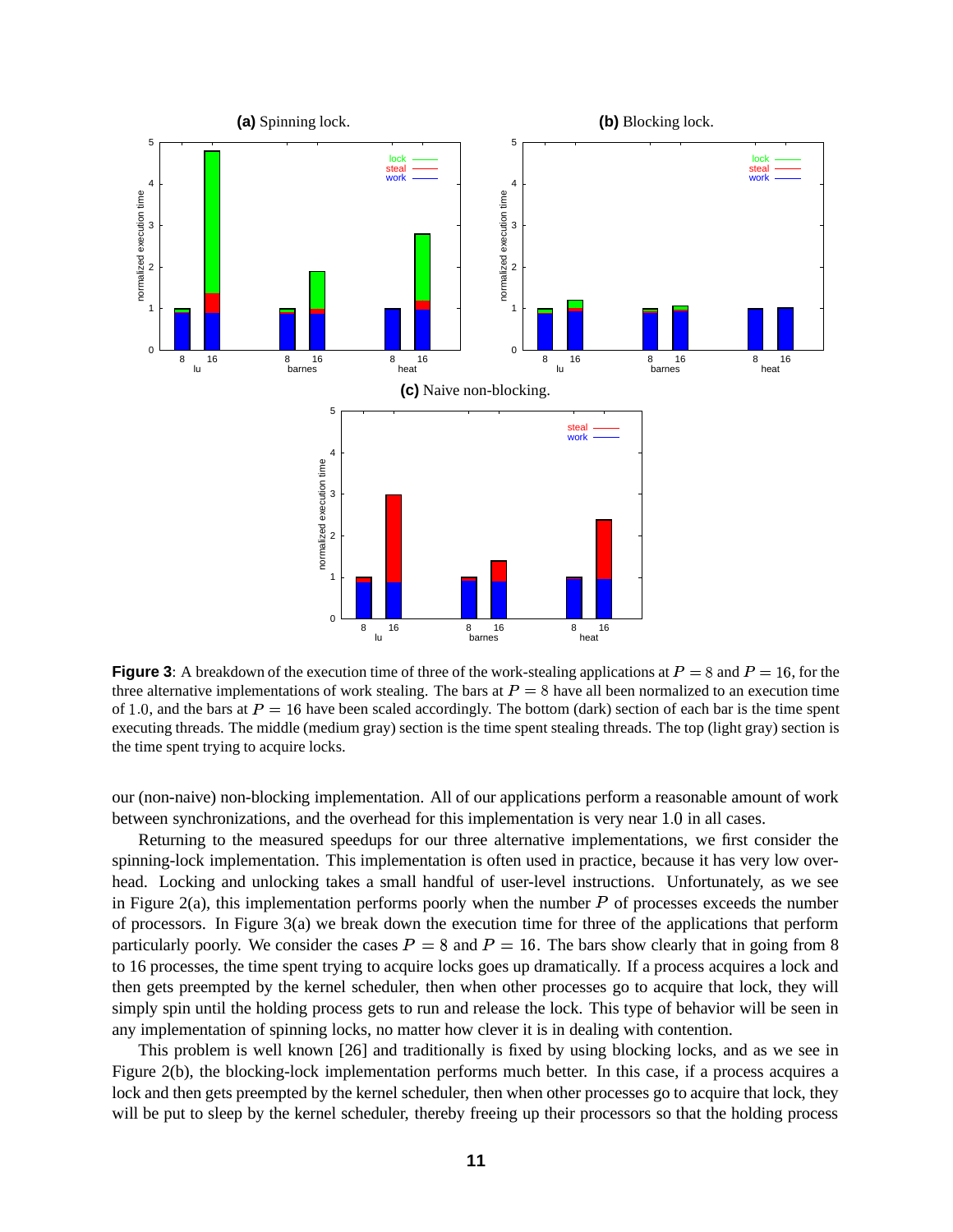can run and release the lock. Of course, the resulting frequent context switches may degrade performance, and we do indeed see some performance degradation as the number of processes grows beyond the number of processors. In Figure 3(b) we see that as we go from 8 to 16 processes, the amount of time spent working goes up slightly. This extra time is due to cache misses resulting from the frequent context switches, though this effect is mitigated by the Solaris 2.5.1 affinity scheduler. We counted (user-process to user-process) context switches using the Solaris kernel's TNF probes. For the 1u application at  $P = 8$  we counted 145 context switches, and at  $P = 16$  we counted 8536 context switches. In contrast, with our spinning-lock implementation, at  $P = 8$  we counted 0 context switches, and at  $P = 16$  we counted 616 context switches. Similar numbers were counted for the other applications.

In addition to the frequent context switches, blocking locks have a very high overhead. Locking and unlocking requires calls into the kernel that are expensive, and this overhead is only expected to get worse for the foreseeable future [7]. This overhead will be present in any implementation of locks that admit blocking in the kernel. A hybrid spin-then-block lock can reduce the number of context switches [18], but it still requires kernel support for blocking. In contrast to the priocntl and yield system calls in the (nonnaive) non-blocking implementation, the use of blocking locks violates the work-first design principle [22], and the overhead cannot be hidden. In a user-level thread scheduler, we do not want to go into the kernel every time we schedule a thread.

The naive non-blocking implementation was supposed to fix the problems with spinning locks and blocking locks, but as we see in Figure 2(c), it did not. Nevertheless, the naive non-blocking implementation does exhibit some good properties. It never wastes time spinning on a lock, and the implementation is done at user level with low overhead. Moreover, we count very few context switches. For the lu application at  $P = 8$  we counted 3 context switches, and at  $P = 16$  we counted 336 context switches. Similar numbers were counted for the other applications. So why do we observe poor performance? In Figure 3(c) we see that as we go from 8 to 16 processes, the amount of time spent stealing goes up dramatically. This time increase comes from a huge increase in the number of steal attempts, and from program traces with TNF probes, we find that these steal attempts occur in bursts.

The activity that causes these bursts is as follows. A process that is in the middle of executing a thread gets preempted by the kernel scheduler. The other processes that are running continue to execute threads from their deques, and when their deques become empty, they steal threads, possibly from the deque of the preempted process. Eventually, we get to a point where every deque is empty. The only runnable thread is the one that is being executed by the preempted process. All other threads are waiting on this thread for some type of synchronization. Thus, the processes that are running continue to make failed steal attempts, because there is nothing that can be stolen. These processes spin trying to steal until eventually the preempted process gets to run and continue executing its thread, which forks or unblocks other threads. Note that we do not see this behavior with the blocking-lock implementation, because a process never gets to run long enough that it might get preempted in the middle of executing a thread. We see a little bit of this behavior with the spinning-lock implementation, but in this case, processes spend far more time spinning on locks than spinning trying to steal.

To prevent this behavior, the (non-naive) non-blocking implementation uses priocntl and yield system calls. A process that is spinning trying to steal will be running at low priority and making repeated calls to yield. Thus, such a process will relinquish its processor, thereby allowing the preempted process to run. We shall consider the three alternative implementations no further.

### **5 Performance modeling**

Our non-blocking work stealer admits a simple performance model based on work and critical-path length that has been proven analytically, and in this section we provide empirical evidence as to the validity of this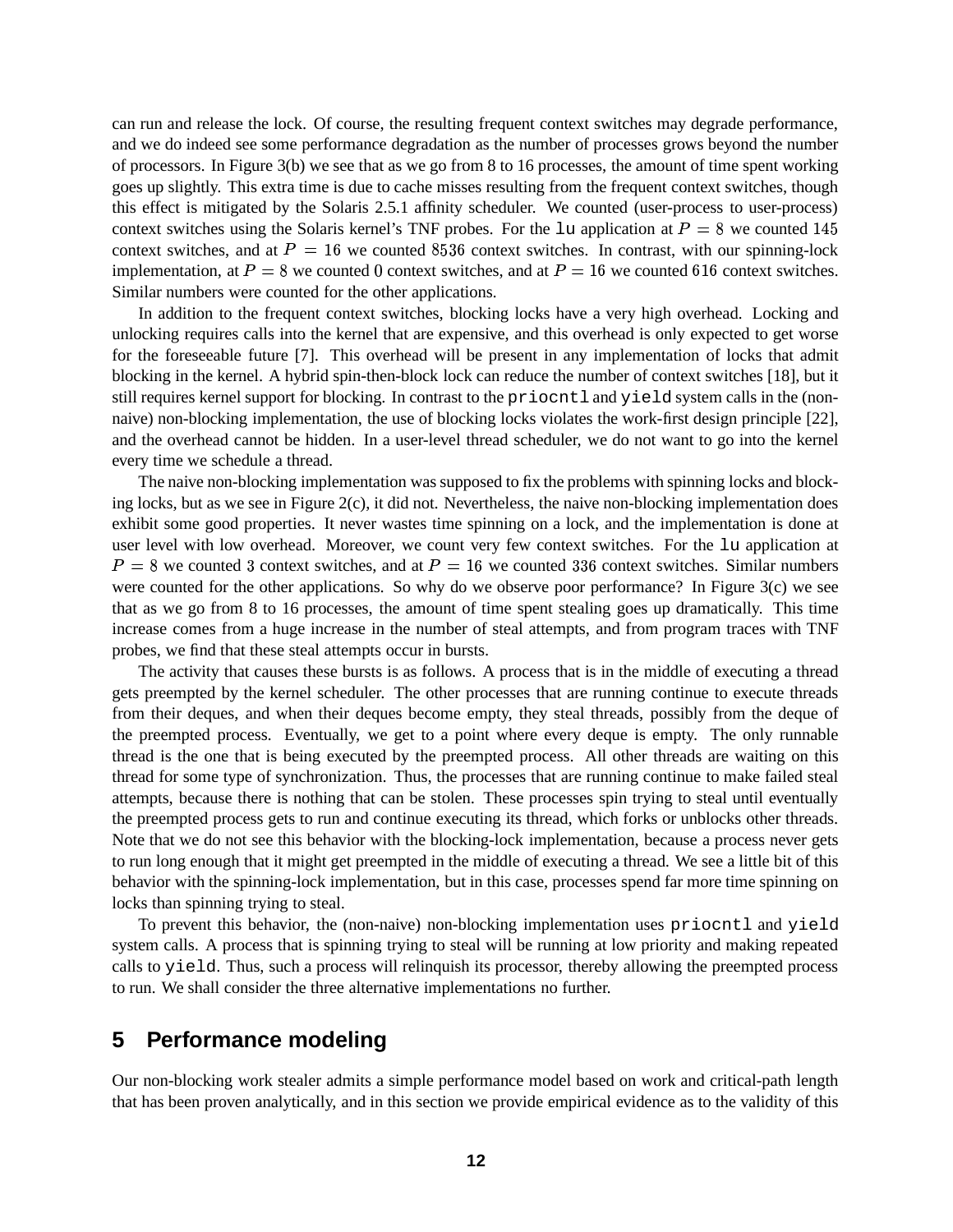model. The analytical result [9] states that for any number P of processes, the execution time  $T_P$  is given by

$$
T_P = O(T_1/P_A + T_\infty P/P_A),\tag{3}
$$

where  $T_1$  is the work of the computation,  $T_{\infty}$  is the critical-path length of the computation, and  $P_A$  is the time-average number of processors that actually execute the computation. This analysis treats the kernel scheduler as an adversary with the one provision that it must obey yields.

To quantify this relationship, we replace the big-Oh notation with explicit constants. According to the asymptotic bound, there exist constants,  $c_1$  and  $c_{\infty}$ , such that the execution time is bounded by

$$
T_P \le c_1 T_1 / P_A + c_\infty T_\infty P / P_A \,. \tag{4}
$$

In this section, we show that this bound holds with very small constants,  $c_1$  and  $c_\infty$ . Most importantly, we find that the constant  $c_1$  is very close to 1. Thus, we observe linear speedup — that is,  $T_P \approx T_1/P_A$ — whenever  $T_{\infty}P/P_A$  is small relative to  $T_1/P_A$  — that is, whenever P is small relative to the average parallelism  $T_1/T_\infty$ . Note that in the case of a dedicated, non-multiprogrammed machine, we have  $P_A = P$ , and the model of Inequality (4) is identical to the previous model of Inequality (2). We show that this bound holds across all of our work-stealing applications and across all of the inputs to these applications.

Our bound, Inequality (4), has four independent variables —  $T_1$ ,  $T_{\infty}$ , P, and  $P_A$  — and we would like to show that this bound holds across all values of all of these variables. It turns out that we can perform a straightforward algebraic manipulation to derive a simpler bound that aggregates some of these variables. Recall that we define the utilization as  $T_1/(P_A T_P)$ . If we plug Inequality (4) into this definition and divide the top and bottom by  $T_1$ , then we obtain the following bound for utilization:

$$
\frac{T_1}{P_A T_P} \ge \frac{1}{1 + cP/(T_1/T_\infty)}\,. \tag{5}
$$

Notice that the utilization is lower-bounded by a function of only one independent variable,  $P/(T_1/T_\infty)$ , that we call the *normalized number of processes*. In other words, if our model is accurate, then we should be able to lower-bound utilization as a function of the normalized number of processes according to Inequality (5). Observe that this model says that when the normalized number of processes is much less than  $1.0$ —that is, when we have  $P \ll T_1/T_\infty$  — then the utilization should be near 1.0. As the normalized number of process gets large relative to 1.0, the utilization may drop off.

We now wish to validate our model by running our applications with different input problems that generate different values of  $T_1$  and  $T_\infty$  and with different numbers P of processes to see if Inequality (5) holds. Somewhat limiting our ability to perform such an experiment, we find that for all of our applications, the input problems that generate reasonable values of  $T_1$  tend to generate values of  $T_\infty$  within a very narrow range. Thus, we shall begin our modeling study with a simple synthetic benchmark that is designed to generate arbitrary values of  $T_1$  and  $T_{\infty}$ .

The knary  $(h, d, s)$  synthetic benchmark grows a tree of height h and degree d in which for each nonleaf node, the first *s* children are generated serially and the remaining children are generated in parallel. When it generates a node, the program first executes a fixed number of iterations of an empty "for" loop before generating the children. Thus, we have  $T_1 = \Theta(d^h)$ , and by varying s in the range from 0 to d, the value of  $T_\infty$  will vary in the range from  $\Theta(h) = \Theta(\log_d T_1)$  all the way up to  $\Theta(T_1)$ .

Figure 4(a) shows the measured utilization plotted against the normalized number of processes for many runs of knary with different input parameters and with different numbers  $P$  of processes executed on a dedicated 8-processor machine. For any given run with P processes, we measure  $T_1, T_\infty$ , and the execution time  $T_P$ . In addition, we know  $P_A$ , because we have  $P_A = \min\{P_M, P\}$ , where  $P_M = 8$  is the number of processors in the machine. We then plot a data point at  $(x, y) = (P/(T_1/T_\infty), T_1/(P_A T_P))$ . The plotted data points represent a range of values of P from 1 to 64 while the work  $T_1$  and critical-path length  $T_\infty$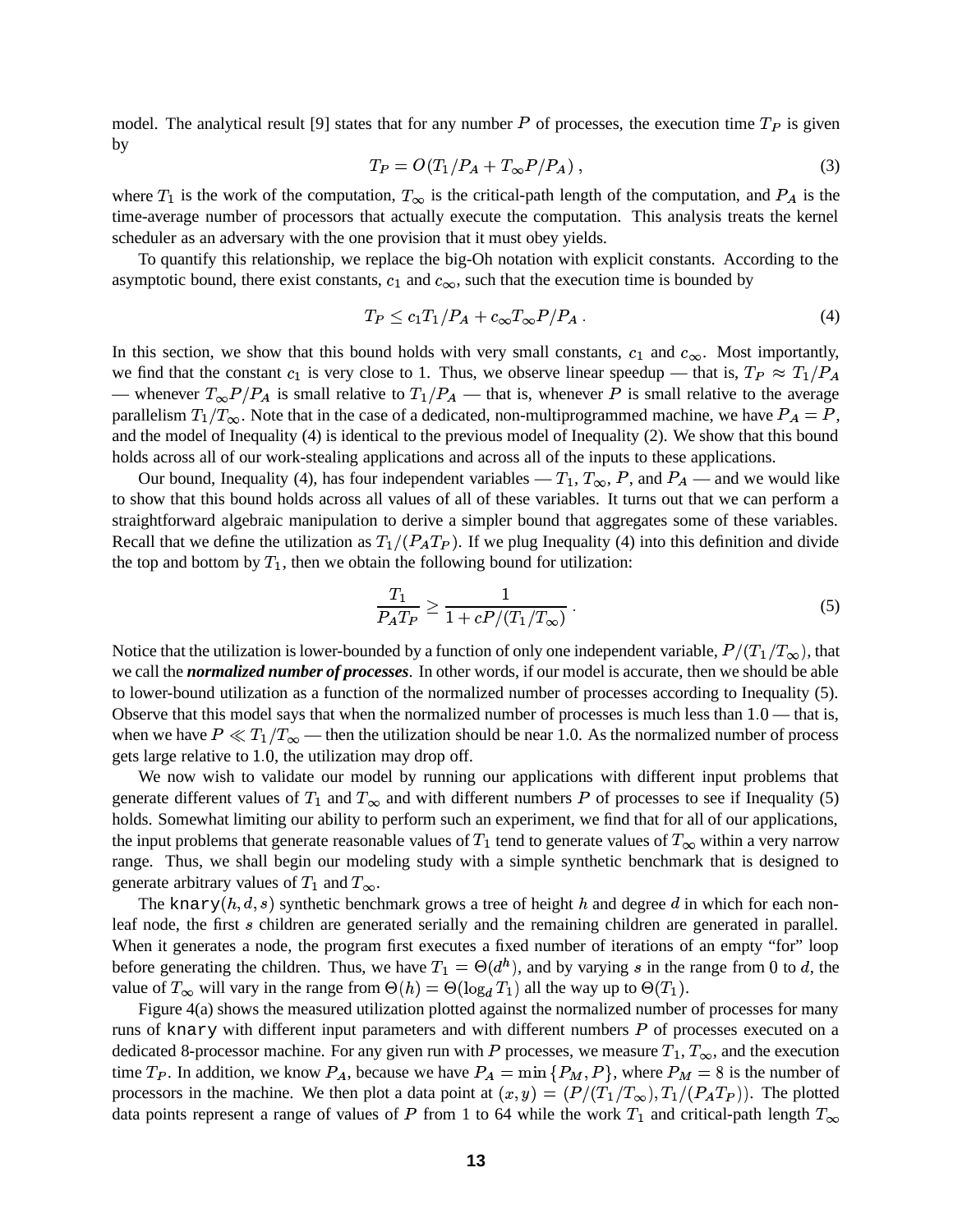

**Figure 4**: Measured utilization  $T_1/(P_A T_P)$  plotted as a function of the normalized number of processes  $P/(T_1/T_\infty)$ when run on a dedicated 8-processor machine. (a) Many runs of the knary synthetic benchmark. The number P of processes ranges from 1 to 64. The work  $T_1$  ranges from 1.2 seconds to 1371 seconds, and the critical-path length  $T_{\infty}$  ranges from 0.42 milliseconds to 99 seconds. Also shown are two curves defined by Inequality (5): the first with  $c_1 = 1.0$  and  $c_\infty = 1.0$ , and the second with  $c_1 = 1.1$  and  $c_\infty = 2.0$ . (b) Many runs of the work-stealing applications.

range over more than 3 orders of magnitude, with work values as small as 1.2 seconds. We observe that, as predicted by the model, we obtain utilization near 1.0 so long as the normalized number of processes is small relative to 1.0, and as the normalized number of processes rises above 1.0, the utilization drops off. Moreover, this behavior holds over a dramatic range of problem inputs, with one number, the normalized number of processes, giving a lower bound on the utilization.

Also plotted in Figure 4(a) are two curves defined by the lower bound, Inequality (5). The first curve uses constants  $c_1 = 1.0$  and  $c_{\infty} = 1.0$ , and the second curve uses constants  $c_1 = 1.1$  and  $c_{\infty} = 2.0$ . Even with these modest values for the constants, these curves do a good job of lower bounding the utilization. Moreover, we observe that these lower-bound curves are quite tight in the regime where the normalized number of processes is small relative to 1.0. These lower-bound curves become less tight as the normalized number of processes grows. As the normalized number of processes gets large relative to 1.0, this spread that we observe in the plotted data reveals the conservative nature of our model. Our analytical upper bound of Equation (3) is proven in a setting where the kernel scheduler is assumed to be an adversary. Though this assumption makes our results widely applicable, it also may be overly pessimistic. If Equation (3) is conservative, then our lower bound on utilization, Inequality (5), is also conservative, which is exactly what we observe in the plotted data.

To validate our model further, we repeat the previous experiment using our work-stealing applications. Specifically, Figure 4(b) shows the measured utilization plotted against the normalized number of processes for many runs of our applications with different input parameters and with different numbers  $P$  of processes executed on a dedicated 8-processor machine. Again, we observe that, as predicted by the model, when the number of processes is small relative to the average parallelism, we achieve utilization near 1.0, and this utilization drops off as the number of processes grows relative to the average parallelism.

The vast majority of the data plotted in Figure 4 are derived from runs in which the number  $P$  of processes exceeds the number  $P_A$  of processors used. Nevertheless, our implementation of work stealing achieves high utilization provided that the number of processes is reasonably small compared with the average parallelism. This behavior is predicted accurately by the model.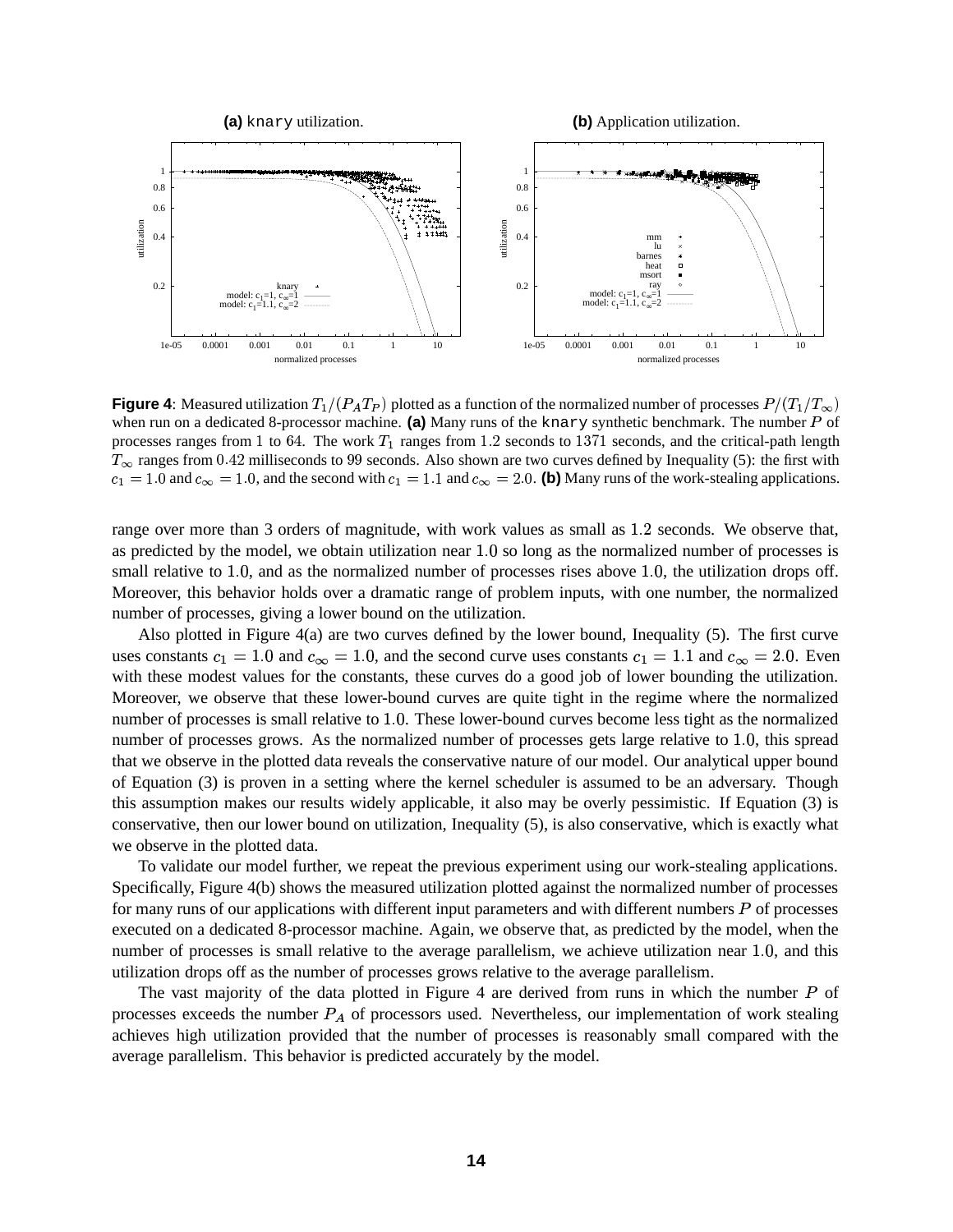### **6 Multiprogrammed workloads**

In this section, we provide further validation for our model by repeating the experiments of the previous section using multiprogrammed workloads. The experiments of the previous section were run on a dedicated 8-processor machine, so our test programs ran on a dedicated set of  $P_A = \min \{P_M, P\} = \min \{8, P\}$ processors. In these experiments, we observed the performance effects of having more processes than processors. We now consider a more dynamic multiprogrammed setting in which our programs run on a set of processors that grows and shrinks over time. In this setting,  $P_A$  is the time-average actual number of processors on which the program runs, and we now wish to show that our performance model of Inequalities (4) and (5) continues to hold with this more general definition of  $P_A$ .

The difficulty in repeating the experiments of the previous section for the case when the number of processors grows and shrinks is that it is hard to measure  $P_A$ . We found that using the Solaris kernel's TNF probes was far too intrusive. In addition, if we run our work-stealing applications concurrently with some arbitrary other application, then that other application may affect our work-stealing applications in a manner that has nothing to do with the focus of this paper — processor utilization. For these reasons we chose to build a synthetic application to stand-in for "other applications." This synthetic application should use almost no resources besides processor resources, and it should use a time-varying amount of processor resources in a manner that admits estimation of  $P_A$ .

The cycler  $(p, w, W)$  synthetic application eats up a time-varying number of processor cycles in a manner that allows us to estimate the time-average number of processor cycles that it uses over any period of time. The  $\text{cyclic}(p, w, W)$  application operates as follows. First, the main process forks p subordinate processes which park on a condition variable, and then the main process repeats the following iteration. It releases a number of subordinate processes chosen at random in the range from 1 to  $p$ , and then it waits for those processes to repark. A subordinate process that is released chooses a number at random in the range from 1 to  $w$ , and then it performs that number of increments to a shared counter before reparking. Between each increment of the shared counter, the process executes a fixed number  $n_1$  of iterations of an empty "for" loop. The shared counter is implemented with non-blocking synchronization, using the SPARC v9 casa instruction. After each increment, the process checks to see if the counter value is a multiple of some fixed number  $n_2$ , and if so, it writes the counter value and a (wall-clock) timestamp into a buffer that gets flushed to a file when execution terminates. Execution terminates when the main process finds that, after an iteration has completed, the counter is at least  $W$ . In summary, at each iteration, a randomly chosen number of processes executes a randomly chosen number of counter increments, and every time the counter reaches a multiple of  $n_2$ , a timestamp is written. The fixed numbers  $n_1$  and  $n_2$  are chosen so that a process will increment the counter roughly every few hundred microseconds, and a process working alone will write a timestamp roughly every few milliseconds. Thus, cycler uses almost no memory bandwidth, and the overhead of writing timestamps is negligible.

After calibration, we can estimate the time-average number  $P_A(c_{\text{ycler}})$  of processors being used by cycler over any (reasonable-length) period of time. For calibration, we run cycler with  $p = 1$  on a dedicated machine with a large value of w and  $W = 1$ , so the program will run for 1 iteration with a single process incrementing the counter some large number of times. By looking at the execution time  $t$ and the counter value  $v$  at the end, we can compute that cycler runs at  $r = v/t$  increments per second per processor. With the calibration done, we can now run cycler using arbitrary values of p and w concurrently with other programs, and over any interval of time, we can estimate  $P_A(cycleer)$  as follows. For any two timestamps with times  $t_1$  and  $t_2$  and counts  $v_1$  and  $v_2$ , the time-average number of processors used by cycler over the interval of time from  $t_1$  to  $t_2$  is given by  $P_A$ (cycler) =  $((v_2 - v_1)/(t_2 - t_1))/r$ .

Figure 5 shows the measured utilization for many executions of knary and our other work-stealing applications, with each execution running concurrently with cycler. The applications were all run with many different input values, and cycler was also run with many different input values. As in the exper-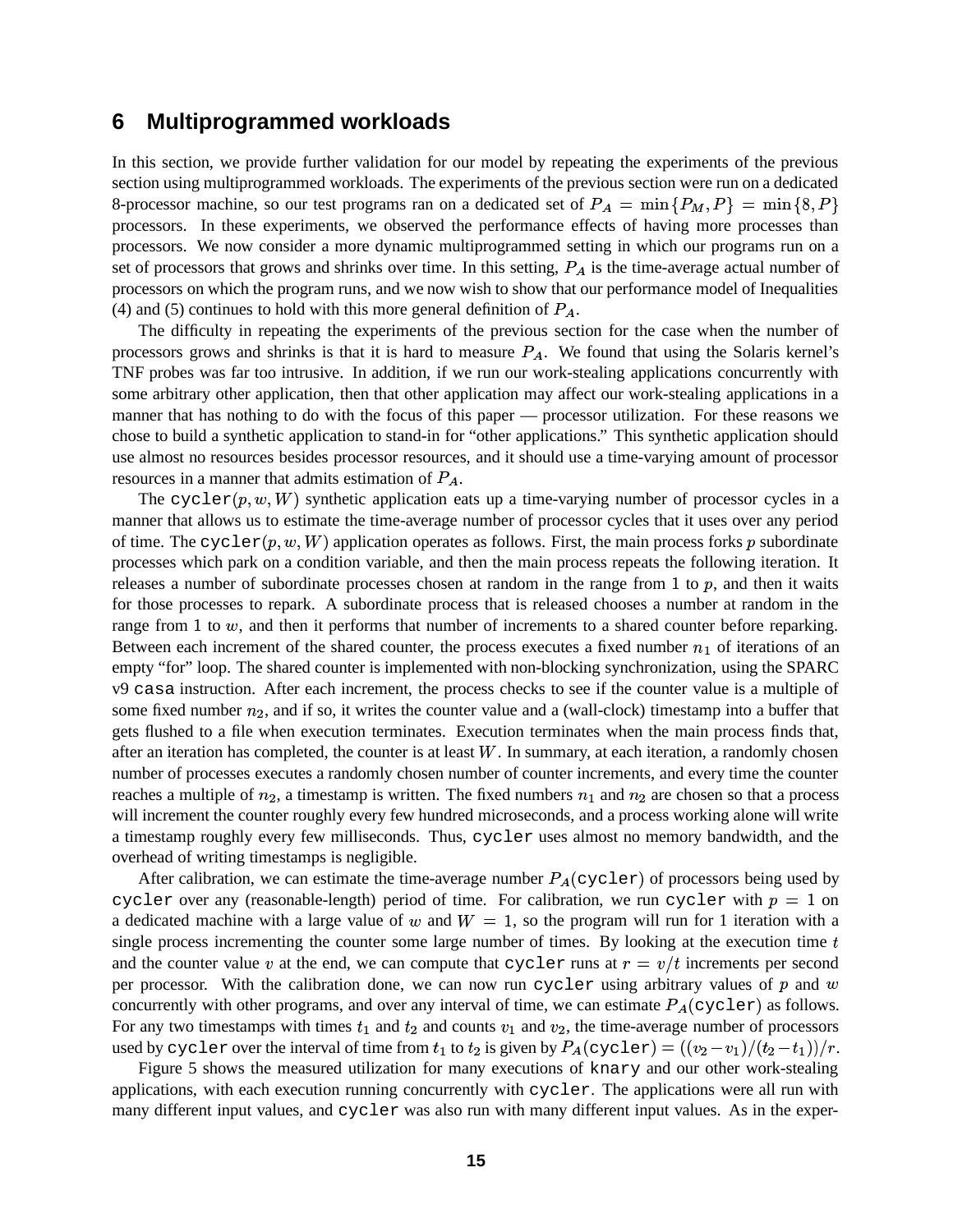

**Figure 5**: Measured utilization  $T_1/(P_A T_P)$  plotted as a function of the normalized number of processes  $P/(T_1/T_\infty)$ when run on an 8-processor machine simultaneously with the cycler program. The time-average number of processors  $P_A$ (cycler) consumed by cycler ranges from 0.25 to 4.9, with instantaneous consumption ranging from 0 to 8. (a) Many runs of the knary synthetic benchmark. Also shown are two curves defined by Inequality (5): the first with  $c_1 = 1.0$  and  $c_\infty = 1.0$ , and the second with  $c_1 = 1.1$  and  $c_\infty = 2.0$ . (b) Many runs of the work-stealing applications.

iments of the previous section, the normalized number of processes is  $P/(T_1/T_\infty)$ , and the utilization is  $T_1/(P_A T_P)$ . The difference is that now to compute  $P_A$ , we must account for the processors being used by cycler. Thus,  $P_A$  is given by  $P_A = \min \{P, P_M - P_A(\text{cycle})\}$ , where  $P_M = 8$ . Again, we find that one number, the normalized number of processes, predicts the utilization behavior. Moreover, it does so even when the program runs on a set of processors that grows and shrinks over time.

## **7 Limitations and future work**

In this section, we explore some of the limitations of our results and of our approach, and we outline our plans to address some of these shortcomings. We first consider some of the fundamental limitations of our approach, and then we consider some of the limitations specific to our current study.

First, we note that our approach cannot help the performance of legacy applications that use a static partitioning of work. It appears that coscheduling, either explicit or implicit, is the only real solution for such applications. For future parallel applications, we hope to make the use of our non-blocking work stealer more attractive. We plan to add synchronization variables to our Hood implementation, and we plan to build this scheduler into the runtime system for the Cilk multithreaded language [14].

In addition, we plan to port Hood to other platforms. The SPARC v9 casa and casxa instructions are easily replaced with the load-linked and store-conditional pair found in many other processor instruction sets. The priocntl and yield system calls are also available on operating systems other than Solaris, though their effect on kernel scheduling may differ. Nevertheless, our use of these system calls is guided by an algorithmic result that makes only the most conservative of assumptions about kernel scheduling. Therefore, we conjecture that a straightforward port will work as expected.

For some programs, coscheduling will outperform our non-blocking work stealer, even if dynamic space partitioning and process control are brought to bear. In particular, some programs require a large amount of cache resource due to large working sets. Such programs run poorly on one processor and will benefit from superlinear speedup once sufficiently many processors are employed so that the working sets fit within their collective caches. Such programs must be coscheduled or run on dedicated machines. As an alternative,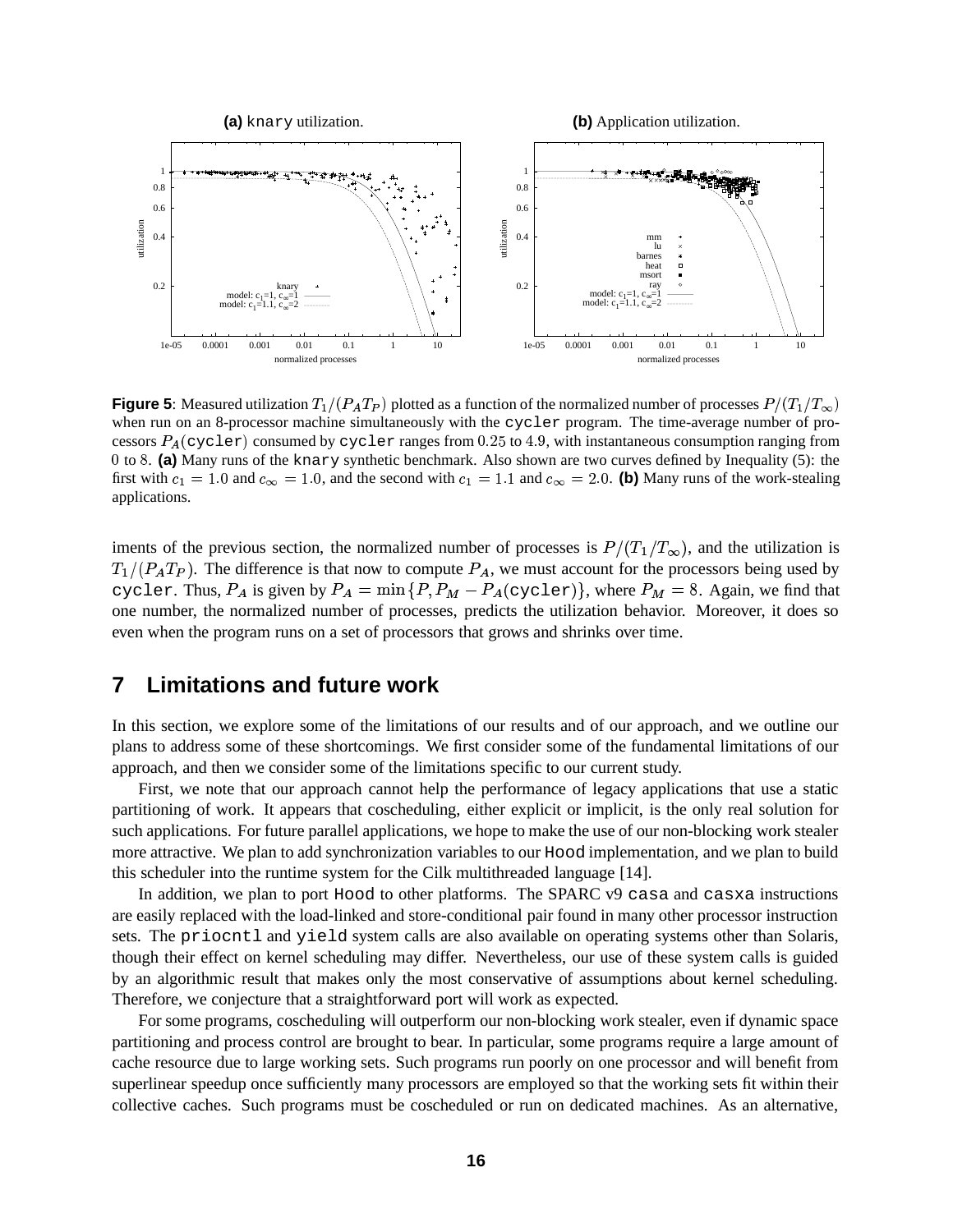we are actively investigating the use of improved parallel algorithms for applications whose programs have traditionally suffered from this problem. We are interested in parallel algorithms that use memory hierarchies efficiently.

We have not directly compared our non-blocking work stealer with either coscheduling or processes control. Instead, we have shown that for any amount of processor resource, our non-blocking work stealer can realize the same linear speedup as if that amount of processor resource had been dedicated. Process control can do no better, but as already mentioned, coscheduling may actually produce superlinear speedup for some programs.

There are many other comparisons that could have been made but were not. We have not done a quantitative comparison of overheads in different implementations of work stealing, and there are many locking strategies that we have not considered. Moreover, we have considered only one scheduling algorithm random work stealing. Of course, there may be other algorithms and other implementation techniques that give good results, but having found a very good implementation of a very good algorithm, we have no further plans to investigate alternative algorithms or implementations.

A more serious limitation of our current study, that we do plan to address, is that we have not considered true multiprogrammed workloads. Instead, our study was done using a synthetic benchmark to act as the "other applications." While this synthetic benchmark gives us a high degree of control, it surely differs from real applications in its processor consumption, and it may not give us a true picture of how our applications behave under multiprogramming. More importantly, our study has not considered the effect that our applications may have on other applications, notably interactive applications. We conjecture that because our applications lower their priority when stealing, they are actually quite benign in their impact on other applications.

Finally, we note that our current study has taken a decidedly processor-centric view. The synthetic application used in our study of multiprogrammed workloads was designed to consume only processor resources. We expect that our current results on sharing processor resources can be an important complement to future work on general resource management in multiprogrammed environments. Specifically, we expect that the ability of applications to utilize arbitrary processor allocations efficiently could be very helpful in designing resource-allocation policies for both processor resources and other resources.

## **8 Conclusion**

Our non-blocking work stealer achieves performance that is efficient and admits a simple, and widely applicable performance model based on work and critical-path length. In the case of a dedicated, nonmultiprogrammed environment, the non-blocking work stealer performs as well as statically partitioned solutions, while far outperforming the static solutions in non-dedicated, multiprogrammed environments. Moreover, it does so with a user-level implementation and without coscheduling or process control, and we have demonstrated this fact using some of the very same applications that have been used in the past to argue for coscheduling and process control.

## **Acknowledgments**

Coming up with a correct non-blocking implementation of the work-stealing algorithm was not easy, and we have several people to thank. Keith Randall of MIT found a bug in an early version of our algorithm, and Mark Moir of The University of Pittsburgh, suggested ideas that lead us to a correct algorithm.

We acknowledge Nimar Arora and Greg Plaxton of UT Austin, who have been collaborating on our analysis of the non-blocking work-stealing algorithm, and we thank Charles Leiserson and Matteo Frigo of MIT for listening patiently as we tried to hash out some of our early ideas.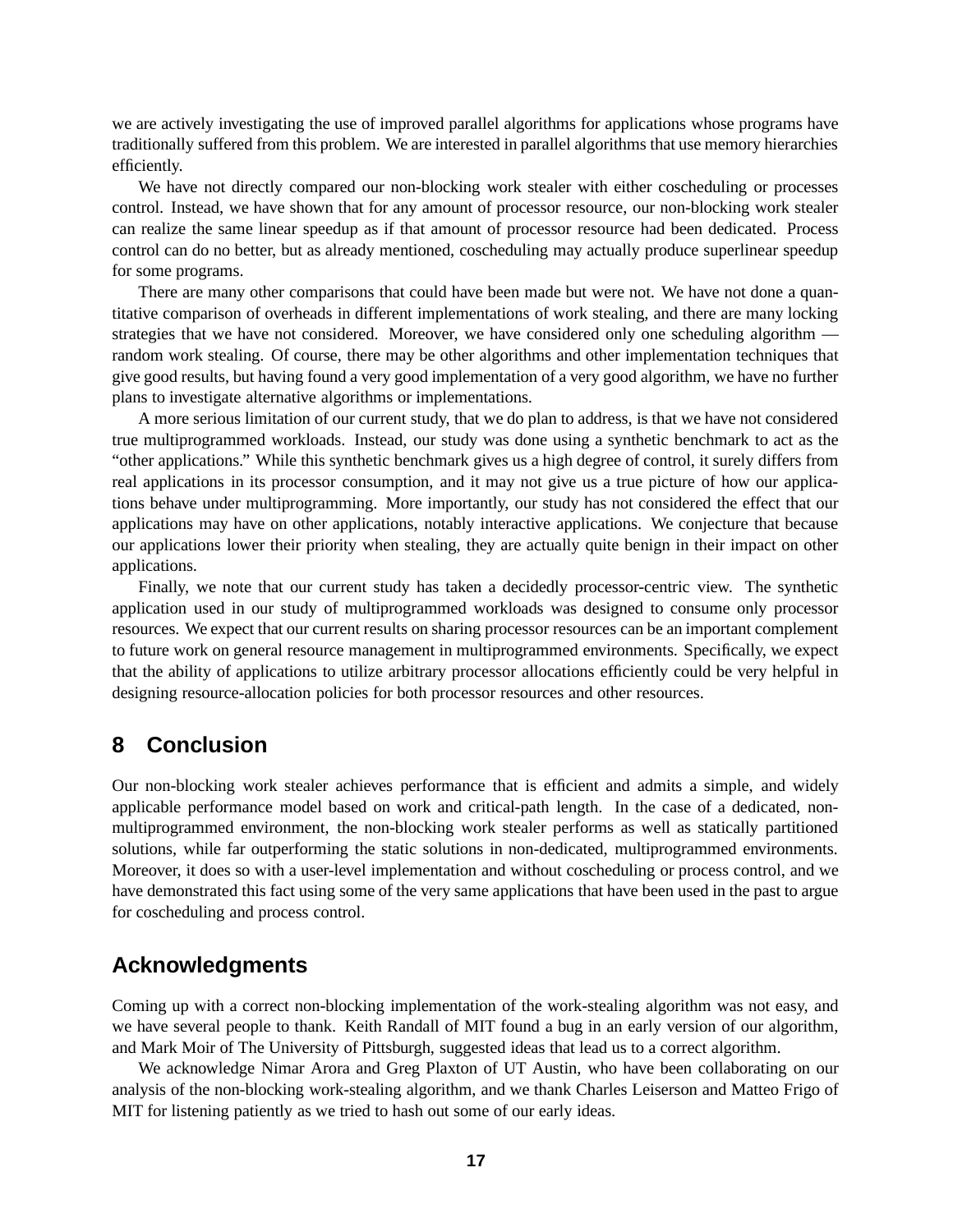Finally, we express our great appreciation to Patti Spencer and Boyd Merworth of UT Austin for all of their technical assistance with the running of our experiments.

### **References**

- [1] Juan Alemany and Edward W. Felton. Performance issues in non-blocking synchronization on shared-memory multiprocessors. In *Proceedings of the Eleventh Annual ACM Symposium on Principles of Distributed Computing (PODC)*, pages 125–134, Vancouver, British Columbia, Canada, August 1992.
- [2] James H. Anderson and Mark Moir. Universal constructions for multi-object operations. In *Proceedings of the 14th Annual ACM Symposium on Principles of Distributed Computing (PODC)*, pages 184–193, Ottawa, Canada, August 1995.
- [3] James H. Anderson, Srikanth Ramamurthy, and Rohit Jain. Implementing wait-free objects on priority-based systems. In *Proceedings of the Sixteenth ACM Symposium on Principles of Distributed Computing (PODC)*, Santa Barbara, California, August 1997.
- [4] Thomas E. Anderson. The performance of spin lock alternatives for shared-memory multiprocessors. *IEEE Transactions on Parallel and Distributed Systems*, 1(1):6–16, January 1990.
- [5] Thomas E. Anderson, Brian N. Bershad, Edward D. Lazowska, and Henry M. Levy. Scheduler activations: Effective kernel support for the user-level management of parallelism. In *Proceedings of the Thirteenth ACM Symposium on Operating Systems Principles (SOSP)*, pages 95–109, Pacific Grove, California, October 1991.
- [6] Thomas E. Anderson, Edward D. Lazowska, and Henry M. Levy. The performance implications of thread management alternatives for shared-memory multiprocessors. *IEEE Transactions on Computers*, 38(12):1631– 1644, December 1989.
- [7] Thomas E. Anderson, Henry M. Levy, Brian N. Bershad, and Edward D. Lazowska. The interaction of architecture and operating system design. In *Proceedings of the Fourth International Conference on Architectural Support for Programming Languages and Operating Systems (ASPLOS)*, pages 108–120, Santa Clara, California, April 1991.
- [8] Ken Arnold and James Gosling. *The Java Programming Language*. Addison-Wesley, 1996.
- [9] Nimar S. Arora, Robert D. Blumofe, and C. Greg Plaxton. Thread scheduling for multiprogrammed multiprocessors. In *Proceedings of the Tenth Annual ACM Symposium on Parallel Algorithms and Architectures (SPAA)*, Puerto Vallarta, Mexico, June 1998.
- [10] Remzi H. Arpaci, Andrea C. Dusseau, Amin M. Vahdat, Lok T. Liu, Thomas E. Anderson, and David A. Patterson. The interaction of parallel and sequential workloads on a network of workstations. In *Proceedings of the 1995 ACM SIGMETRICS Conference on the Measurement and Modeling of Computer Systems*, pages 267–278, Ottawa, Canada, May 1995.
- [11] Greg Barnes. A method for implementing lock-free shared data structures. In *Proceedings of the Fifth Annual ACM Symposium on Parallel Algorithms and Architectures (SPAA)*, pages 261–270, Velen, Germany, June 1993.
- [12] J. Barnes and P. Hut. A hierarchical  $O(N \log N)$  force-calculation algorithm. *Nature*, 324:446–449, 1986.
- [13] Brian N. Bershad. Practical considerations for non-blocking concurrent objects. In *Proceedings of the 13th International Conference on Distributed Computing Systems (ICDCS)*, May 1993.
- [14] Robert D. Blumofe, Christopher F. Joerg, Bradley C. Kuszmaul, Charles E. Leiserson, Keith H. Randall, and Yuli Zhou. Cilk: An efficient multithreaded runtime system. *Journal of Parallel and Distributed Computing*, 37(1):55–69, August 1996.
- [15] Robert D. Blumofe and Charles E. Leiserson. Scheduling multithreaded computations by work stealing. In *Proceedings of the 35th Annual Symposium on Foundations of Computer Science (FOCS)*, pages 356–368, Santa Fe, New Mexico, November 1994.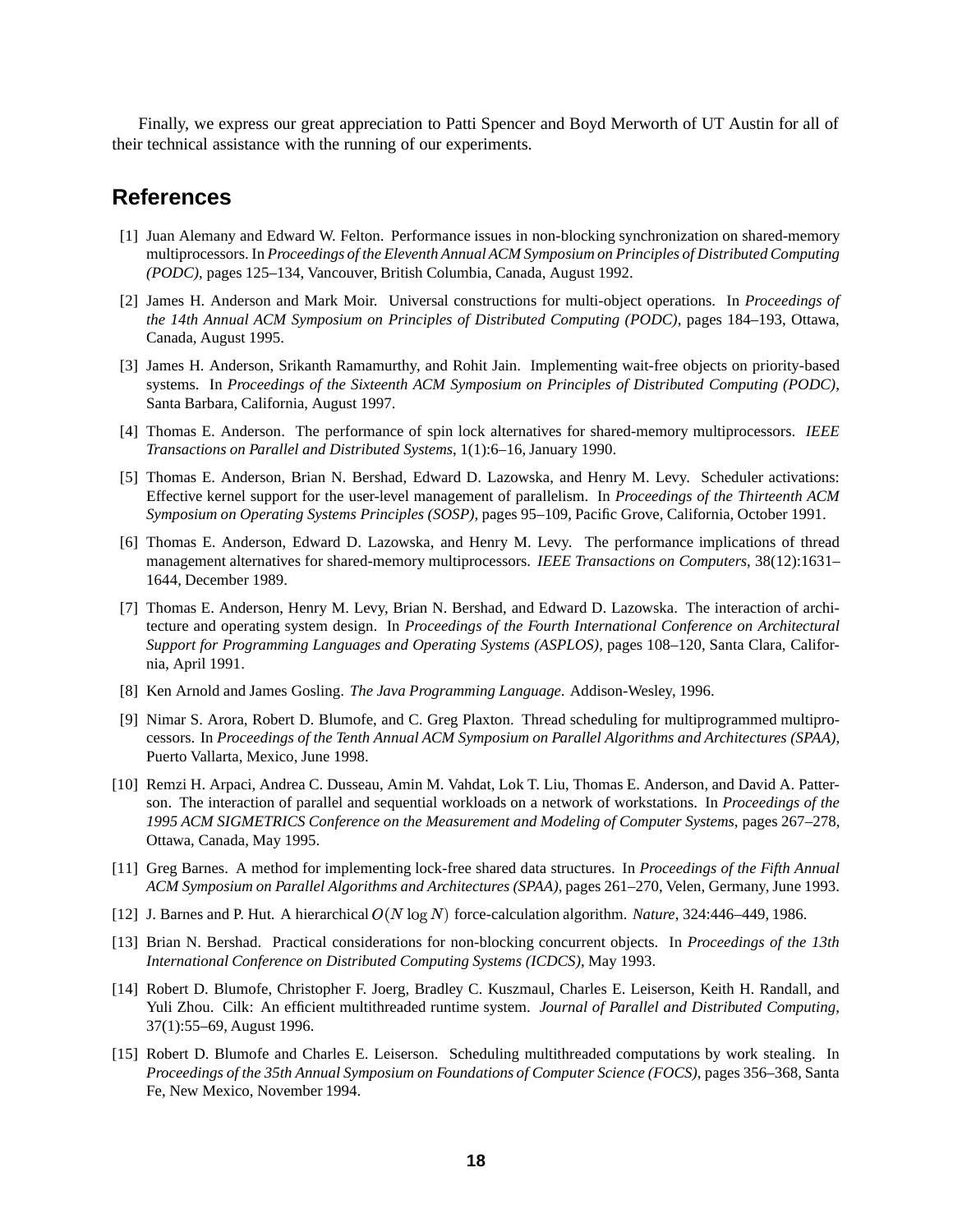- [16] F. Warren Burton and M. Ronan Sleep. Executing functional programs on a virtual tree of processors. In *Proceedings of the 1981 Conference on Functional Programming Languages and Computer Architecture*, pages 187–194, Portsmouth, New Hampshire, October 1981.
- [17] Mark Crovella, Prakash Das, Czarek Dubnicki, Thomas LeBlanc, and Evangelos Markatos. Multiprogramming on multiprocessors. In *Proceedings of the Third IEEE Symposium on Parallel and Distributed Processing*, December 1991.
- [18] Andrea C. Dusseau, Remzi H. Arpaci, and David E. Culler. Effective distributed scheduling of parallel workloads. In *Proceedings of the ACM SIGMETRICS International Conference on Measurement and Modeling of Computer Systems*, pages 25–36, Philadelphia, Pennsylvania, May 1996.
- [19] Dror G. Feitelson and Larry Rudolph. Coscheduling based on runtime identification of activity working sets. *International Journal of Parallel Programming*, 23(2):135–160, April 1995.
- [20] Raphael Finkel and Udi Manber. DIB—a distributed implementation of backtracking. *ACM Transactions on Programming Languages and Systems*, 9(2):235–256, April 1987.
- [21] Vincent W. Freeh, David K. Lowenthal, and Gregory R. Andrews. Distributed Filaments: Efficient fine-grain parallelism on a cluster of workstations. In *Proceedings of the First Symposium on Operating Systems Design and Implementation*, pages 201–213, Monterey, California, November 1994.
- [22] Matteo Frigo, Charles E. Leiserson, and Keith H. Randall. The implementation of the Cilk-5 multithreaded language. In *Proceedings of the 1998 ACM SIGPLAN Conference on Programming Language Design and Implementation (PLDI)*, Montreal, Canada, June 1998.
- [23] Seth Copen Goldstein, Klaus Erik Schauser, and David E. Culler. Lazy threads: Implementing a fast parallel call. *Journal of Parallel and Distributed Computing*, 37(1):5–20, August 1996.
- [24] Gary Graunke and Shreekant Thakkar. Synchronization algorithms for shared-memory multiprocessors. *IEEE Computer*, 23(6):60–69, June 1990.
- [25] Michael Greenwald and David Cheriton. The synergy between non-blocking synchronization and operating system structure. In *Proceedings of the Second USENIX Symposium on Operating Systems Design and Implementation (OSDI)*, pages 123–136, Seattle, Washington, October 1996.
- [26] Anoop Gupta, Andrew Tucker, and Shigeru Urushibara. The impact of operating system scheduling policies and synchronization methods on the performance of parallel applications. In *Proceedings of the 1991 ACM SIGMETRICS Conference on Measurement and Modeling of Computer Systems*, May 1991.
- [27] Robert H. Halstead, Jr. Implementation of Multilisp: Lisp on a multiprocessor. In *Conference Record of the 1984 ACM Symposium on Lisp and Functional Programming*, pages 9–17, Austin, Texas, August 1984.
- [28] Maurice Herlihy. A methodology for implementing highly concurrent data structures. In *Proceedings of the Second ACM SIGPLAN Symposium on Principles and Practice of Parallel Programming (PPoPP)*, pages 197– 206, Seattle, Washington, March 1990.
- [29] Maurice Herlihy. Wait-free synchronization. *ACM Transactions on Programming Languages and Systems*, 11(1):124–149,January 1991.
- [30] Alain Kägi, Doug Burger, and James R. Goodman. Efficient synchronization: Let them eat QOLB. In *Proceedings of the 24th Annual International Symposium on Computer Architecture (ISCA)*, Denver, Colorado, June 1997.
- [31] Steve Kleiman, Devang Shah, and Bart Smaalders. *Programming with Threads*. SunSoft Press, Prentice Hall, 1996.
- [32] Scott T. Leutenegger and Mary K. Vernon. The performance of multiprogrammed multiprocessor scheduling policies. In *Proceedings of the 1990 ACM SIGMETRICS Conference on Measurement and Modeling of Computer Systems*, Boulder, Colorado, May 1990.
- [33] Brian D. Marsh, Michael L. Scott, Thomas J. LeBlanc, and Evangelos P. Markatos. First-class user-level threads. In *Proceedings of the Thirteenth ACM Symposium on Operating Systems Principles (SOSP)*, Pacific Grove, California, October 1991.